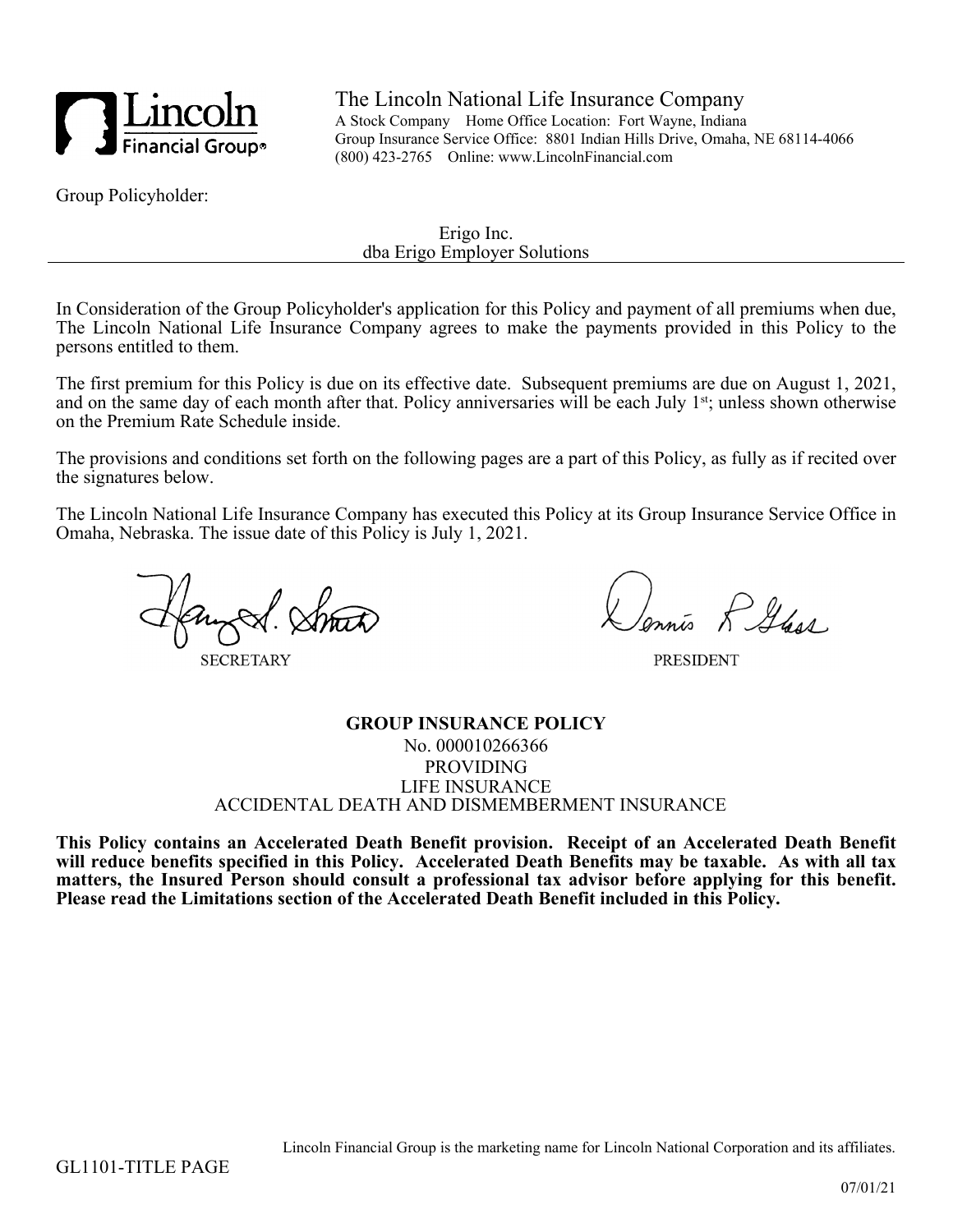# **TABLE OF CONTENTS**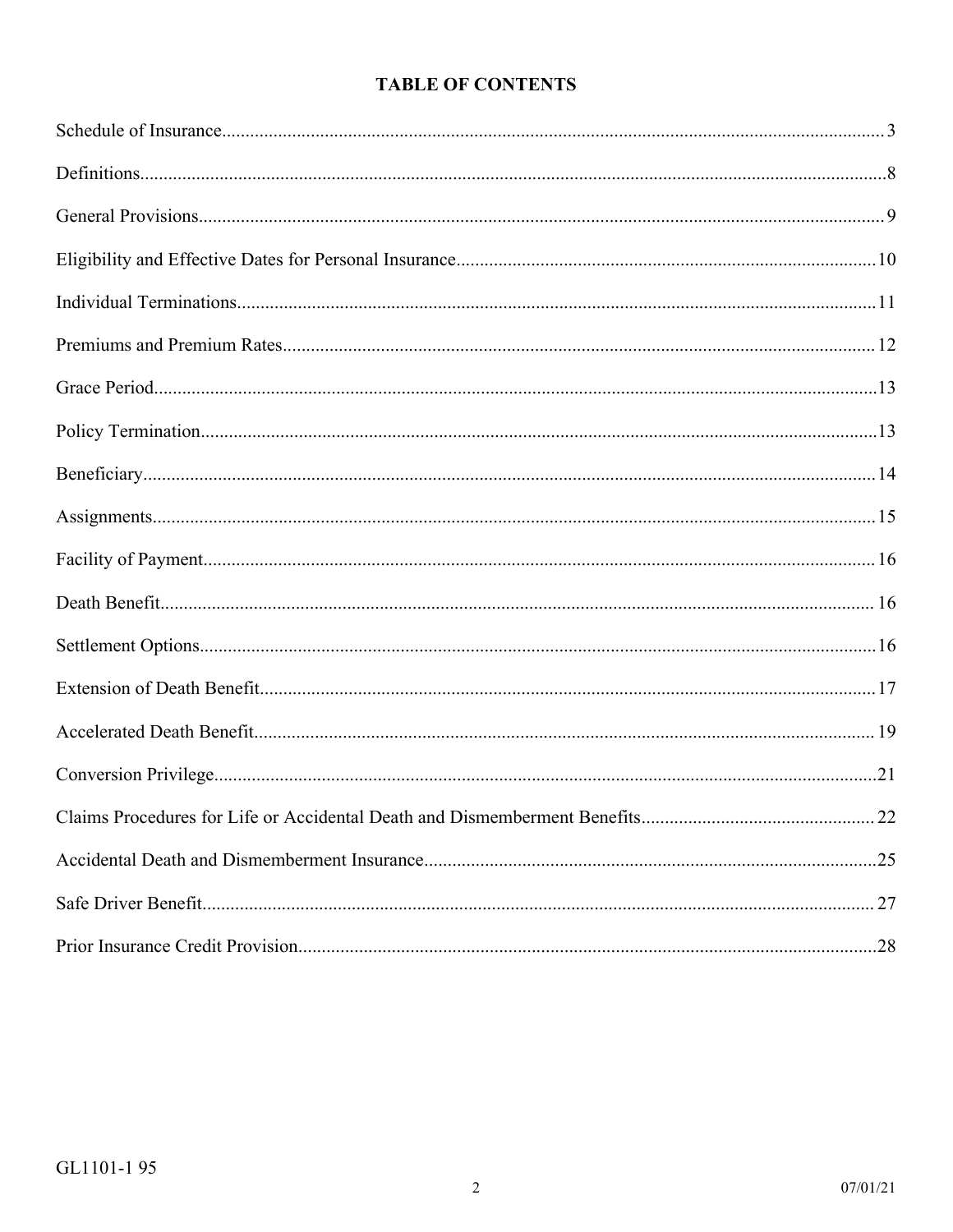## **ELIGIBLE CLASSES**

Class 1 All Full-Time Employees Electing \$10,000 Benefit

Class 2 All Full-Time Employees Electing \$25,000 Benefit

Class 3 All Full-Time Employees Electing \$50,000 Benefit

Class 4 All Full-Time C-Forward Employees

<span id="page-2-0"></span>The amount of an Insured Person's insurance is determined from the following table. The initial amount of coverage is the amount which applies to an Insured Person's Class on the date his or her coverage takes effect. An Insured Person may become eligible for increases in the amount of insurance in accord with the table. Any such increase will take effect on the latest of:

- (1) the first day of the Insurance Month coinciding with or next following the date on which the Insured Person becomes eligible for the increase; if Actively at Work on that day;
- (2) the day the Insured Person resumes Active Work, if not Actively at Work on the day the increase would otherwise take effect; or
- (3) the day any required evidence of insurability is approved by the Company.

Any decrease will take effect on the day of the change; whether or not the Insured Person is Actively at Work.

The amount of an Insured Person's Life Insurance shall be reduced by the amount of any Life Insurance in effect as a result of exercising the rights under the Conversion Privilege section of this Policy.

The following chart applies to the Extension of Death Benefit provision when benefits end upon attainment of the Social Security Normal Retirement Age:

| Year of Birth  | Normal Retirement Age |
|----------------|-----------------------|
| 1937 and prior | 65                    |
| 1938           | 65 and 2 months       |
| 1939           | 65 and 4 months       |
| 1940           | 65 and 6 months       |
| 1941           | 65 and 8 months       |
| 1942           | 65 and 10 months      |
| 1943 - 54      | 66                    |
| 1955           | 66 and 2 months       |
| 1956           | 66 and 4 months       |
| 1957           | 66 and 6 months       |
| 1958           | 66 and 8 months       |
| 1959           | 66 and 10 months      |
| 1960 and later |                       |
|                |                       |

Note: Persons born on January 1 of any year should refer to the Normal Retirement Age for the previous year.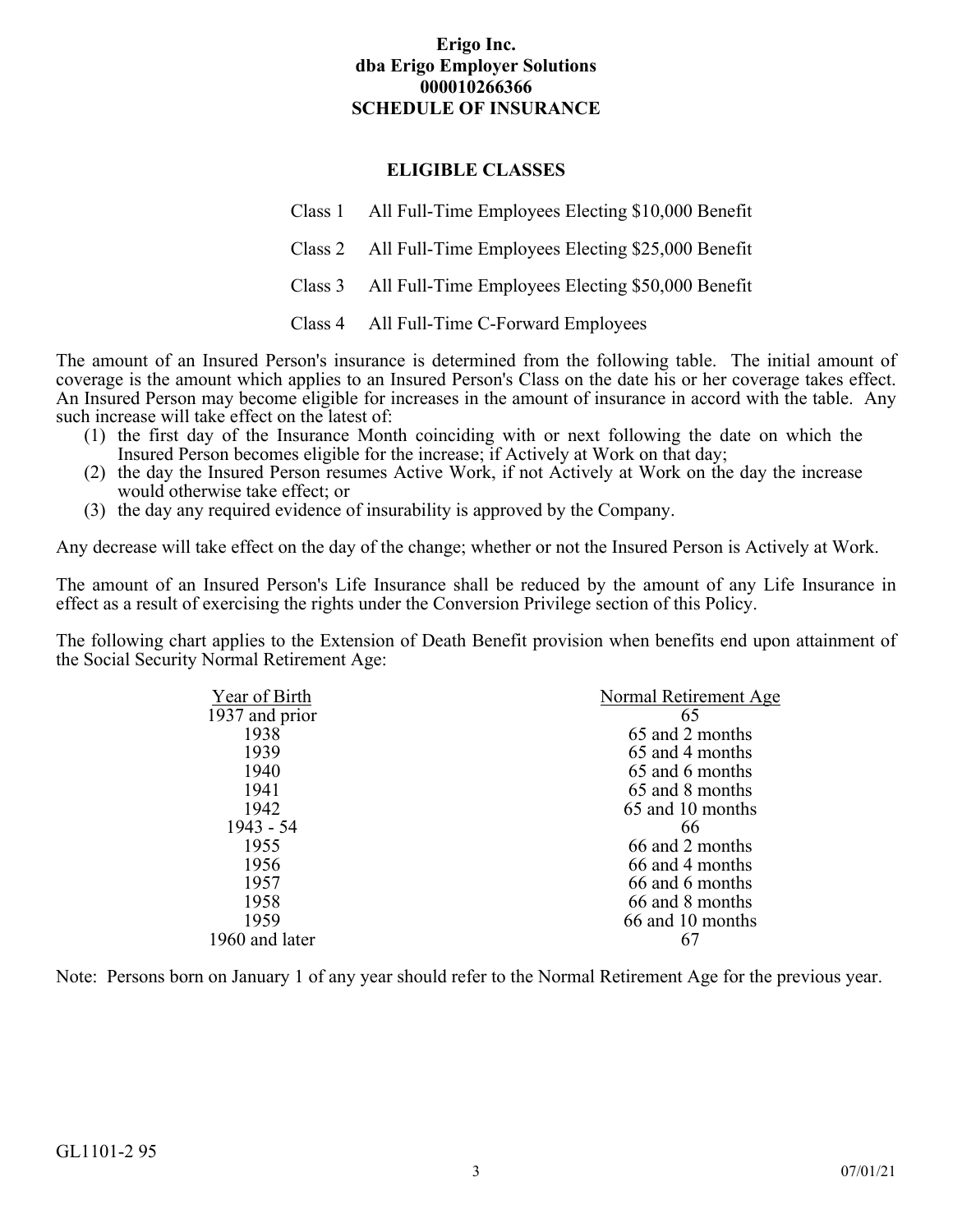**For**

#### **Class 1 - All Full-Time Employees Electing \$10,000 Benefit**

| MINIMUM HOURS: 30 hours per week |                                                                                                                               |
|----------------------------------|-------------------------------------------------------------------------------------------------------------------------------|
|                                  | WAITING PERIOD: (For date insurance begins, refer to "Effective Date" section)<br>As Determined by the Participating Employer |
| <b>CONTRIBUTIONS:</b>            | Insured Persons are not required to make contributions for Personal Life & AD&D<br>Insurance.                                 |

### **LIFE AND AD&D INSURANCE**

|                              | <b>Benefit Amount</b> |
|------------------------------|-----------------------|
| Personal Life Insurance      | \$10,000              |
| AD&D Insurance Principal Sum | \$10,000              |

Personal Life and AD&D Insurance will be reduced as follows:

- At age 65, benefits will reduce by 35% of the original amount;

- At age 70, benefits will reduce an additional 20% of the original amount;

- At age 75, benefits will reduce an additional 15% of the original amount;

- At age 80, benefits will reduce an additional 10% of the original amount;

- At age 85, benefits will reduce an additional 5% of the original amount;

- At age 90, benefits will reduce an additional 5% of the original amount.

Benefits will terminate when the Insured Person retires.

If the Insured Person first enrolls for Personal Life and AD&D Insurance at age 65 or older, the above age reductions will apply to:

- Any Guarantee Issue Amount available without evidence of insurability; and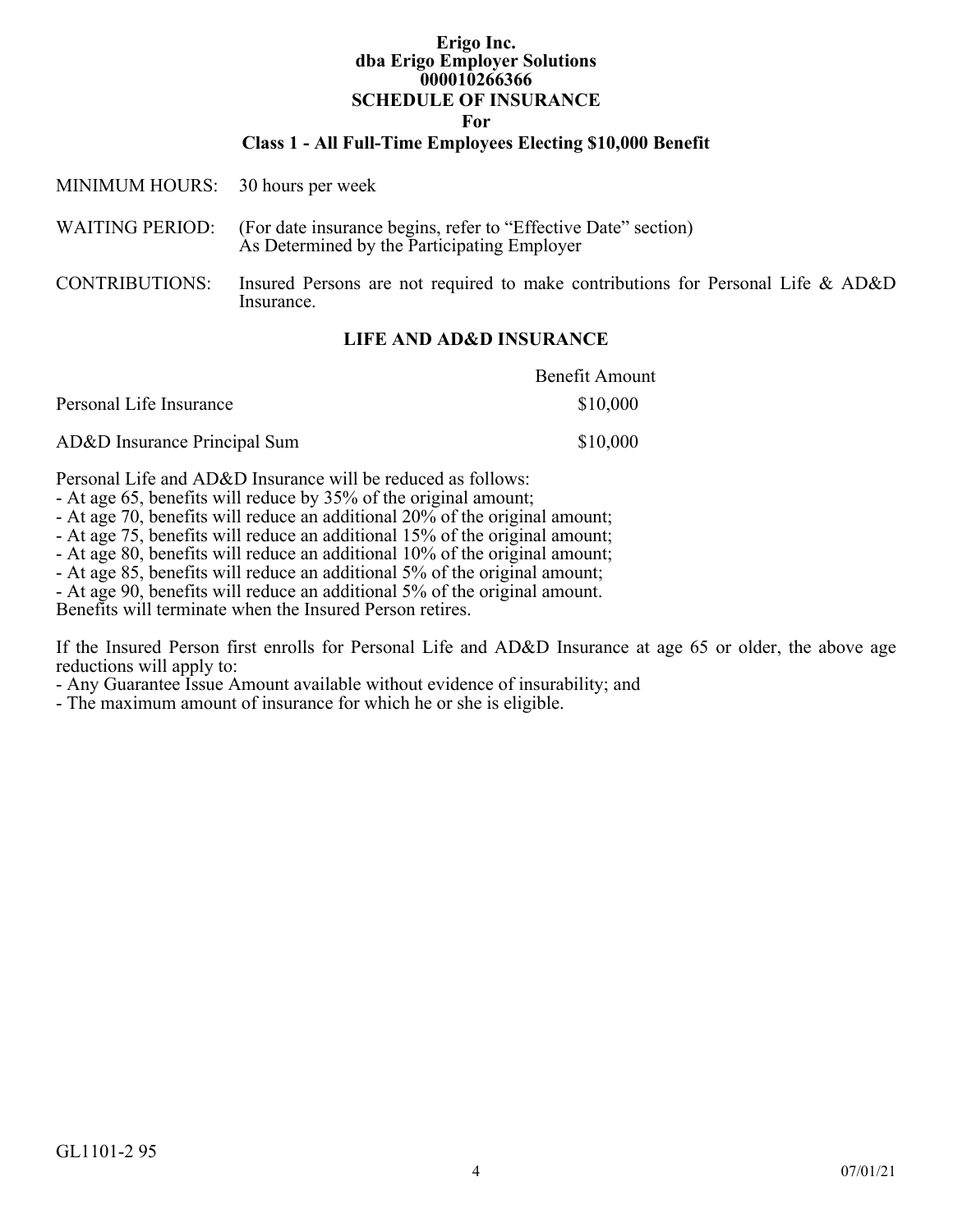**For**

#### **Class 2 - All Full-Time Employees Electing \$25,000 Benefit**

| MINIMUM HOURS: 30 hours per week |                                                                                                               |
|----------------------------------|---------------------------------------------------------------------------------------------------------------|
| <b>WAITING PERIOD:</b>           | (For date insurance begins, refer to "Effective Date" section)<br>As Determined by the Participating Employer |
| <b>CONTRIBUTIONS:</b>            | Insured Persons are not required to make contributions for Personal Life & AD&D<br>Insurance.                 |

### **LIFE AND AD&D INSURANCE**

|                              | <b>Benefit Amount</b> |
|------------------------------|-----------------------|
| Personal Life Insurance      | \$25,000              |
| AD&D Insurance Principal Sum | \$25,000              |

Personal Life and AD&D Insurance will be reduced as follows:

- At age 65, benefits will reduce by 35% of the original amount;

- At age 70, benefits will reduce an additional 20% of the original amount;

- At age 75, benefits will reduce an additional 15% of the original amount;

- At age 80, benefits will reduce an additional 10% of the original amount;

- At age 85, benefits will reduce an additional 5% of the original amount;

- At age 90, benefits will reduce an additional 5% of the original amount.

Benefits will terminate when the Insured Person retires.

If the Insured Person first enrolls for Personal Life and AD&D Insurance at age 65 or older, the above age reductions will apply to:

- Any Guarantee Issue Amount available without evidence of insurability; and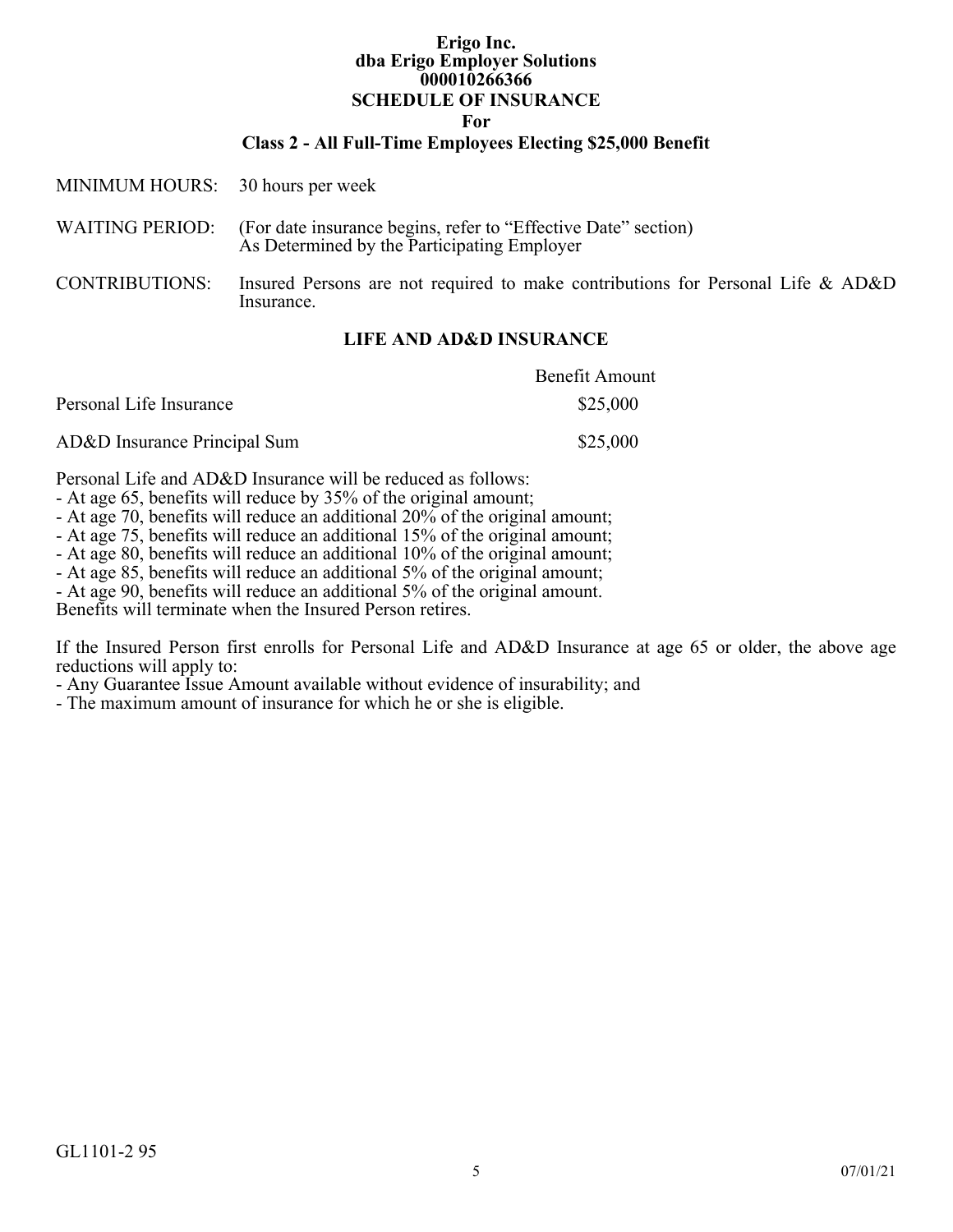**For**

#### **Class 3 - All Full-Time Employees Electing \$50,000 Benefit**

| MINIMUM HOURS: 30 hours per week |                                                                                                                               |
|----------------------------------|-------------------------------------------------------------------------------------------------------------------------------|
|                                  | WAITING PERIOD: (For date insurance begins, refer to "Effective Date" section)<br>As Determined by the Participating Employer |
| <b>CONTRIBUTIONS:</b>            | Insured Persons are not required to make contributions for Personal Life & AD&D<br>Insurance.                                 |

### **LIFE AND AD&D INSURANCE**

|                              | <b>Benefit Amount</b> |
|------------------------------|-----------------------|
| Personal Life Insurance      | \$50,000              |
| AD&D Insurance Principal Sum | \$50,000              |

Personal Life and AD&D Insurance will be reduced as follows:

- At age 65, benefits will reduce by 35% of the original amount;

- At age 70, benefits will reduce an additional 20% of the original amount;

- At age 75, benefits will reduce an additional 15% of the original amount;

- At age 80, benefits will reduce an additional 10% of the original amount;

- At age 85, benefits will reduce an additional 5% of the original amount;

- At age 90, benefits will reduce an additional 5% of the original amount.

Benefits will terminate when the Insured Person retires.

If the Insured Person first enrolls for Personal Life and AD&D Insurance at age 65 or older, the above age reductions will apply to:

- Any Guarantee Issue Amount available without evidence of insurability; and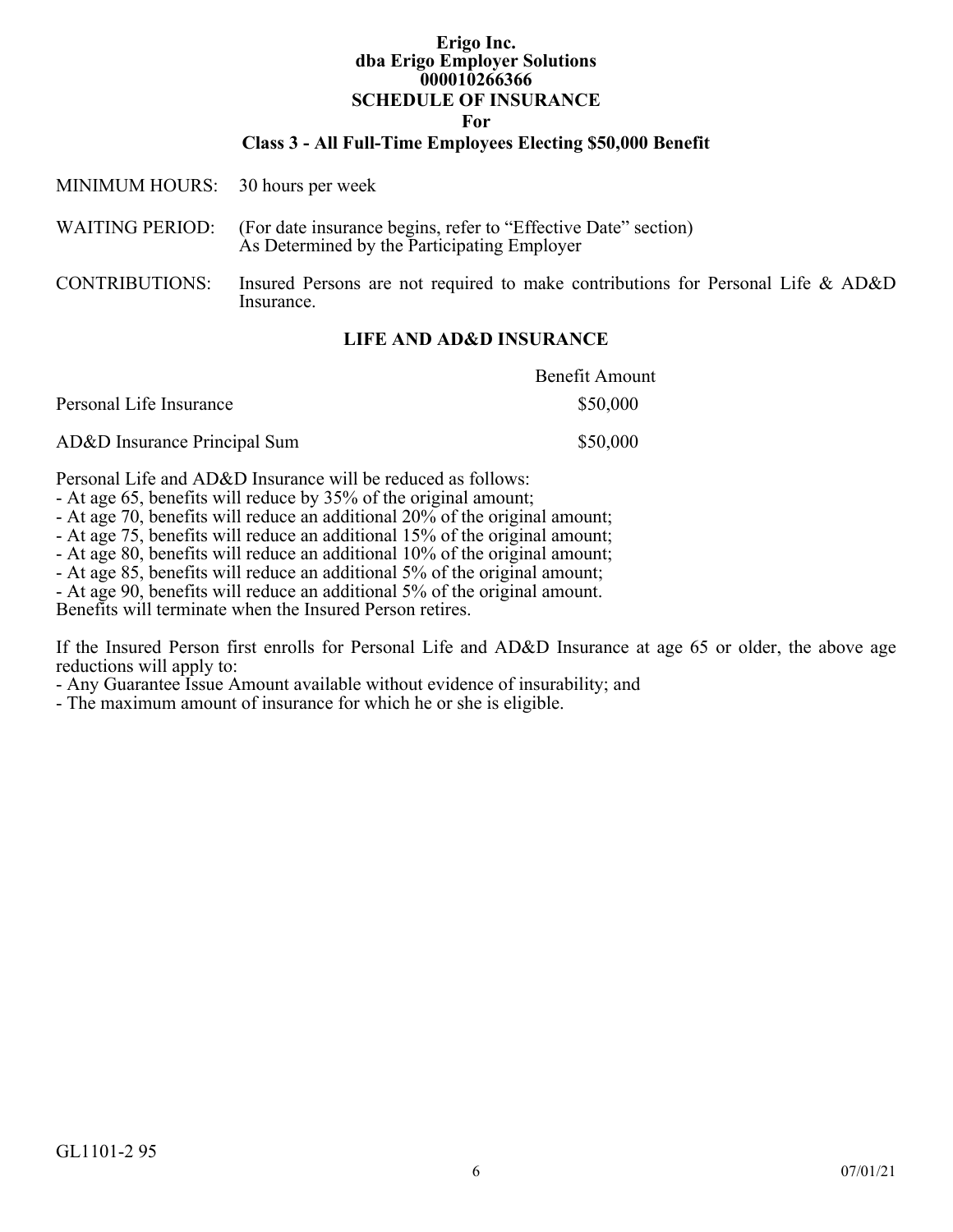### **Class 4 - All Full-Time C-Forward Employees**

| MINIMUM HOURS: 30 hours per week |                                                                                                                               |
|----------------------------------|-------------------------------------------------------------------------------------------------------------------------------|
|                                  | WAITING PERIOD: (For date insurance begins, refer to "Effective Date" section)<br>As Determined by the Participating Employer |
| <b>CONTRIBUTIONS:</b>            | Insured Persons are not required to make contributions for Personal Life & AD&D<br>Insurance.                                 |

### **LIFE AND AD&D INSURANCE**

|                              | <b>Benefit Amount</b> |
|------------------------------|-----------------------|
| Personal Life Insurance      | \$25,000              |
| AD&D Insurance Principal Sum | \$25,000              |

Personal Life and AD&D Insurance will be reduced as follows:

- At age 65, benefits will reduce by 35% of the original amount;

- At age 70, benefits will reduce an additional 20% of the original amount;

- At age 75, benefits will reduce an additional 15% of the original amount;

- At age 80, benefits will reduce an additional 10% of the original amount;

- At age 85, benefits will reduce an additional 5% of the original amount;

- At age 90, benefits will reduce an additional 5% of the original amount.

Benefits will terminate when the Insured Person retires.

If the Insured Person first enrolls for Personal Life and AD&D Insurance at age 65 or older, the above age reductions will apply to:

- Any Guarantee Issue Amount available without evidence of insurability; and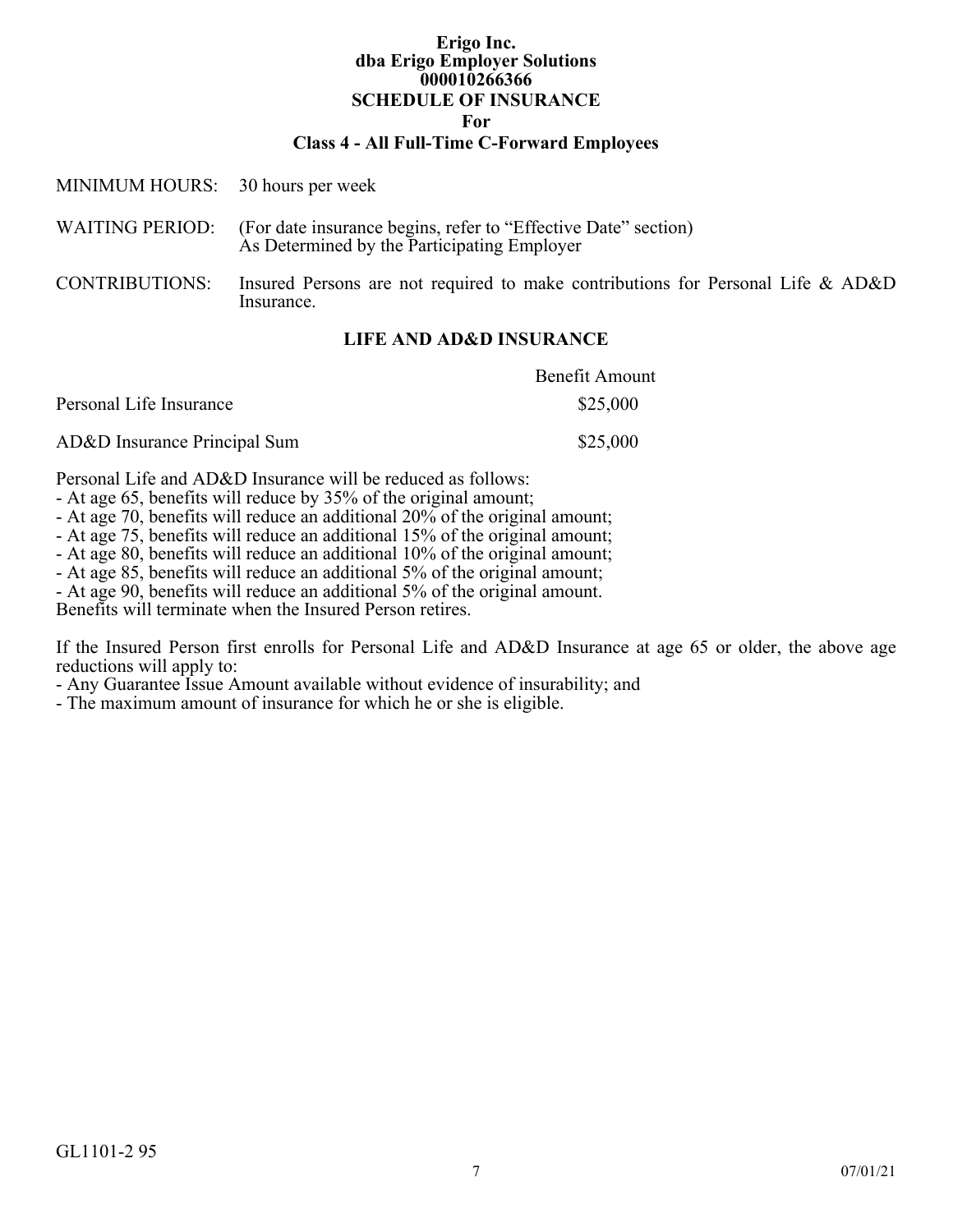# **DEFINITIONS**

<span id="page-7-0"></span>ACTIVE WORK or ACTIVELY AT WORK means an employee's full-time performance of all customary duties of his or her occupation at:

- (1) the GROUP POLICYHOLDER'S place of business; or
- (2) any other business location where the employee is required to travel.

Unless disabled on the prior workday or on the day of absence, an employee will be considered Actively at Work on the following days:

- (1) a Saturday, Sunday or holiday which is not a scheduled workday;
- (2) a paid vacation day, or other scheduled or unscheduled non-workday; or
- (3) an excused or emergency leave of absence (except a medical leave).

COMPANY means The Lincoln National Life Insurance Company, an Indiana corporation, whose Group Insurance Service Office address is 8801 Indian Hills Drive, Omaha, Nebraska 68114-4066.

DAY OR DATE means at 12:01 A.M., Standard Time, at the GROUP POLICYHOLDER'S place of business; when used with regard to eligibility dates and effective dates. It means 12:00 midnight, Standard Time, at the same place; when used with regard to termination dates.

FULL-TIME EMPLOYEE means an employee of the GROUP POLICYHOLDER:

- (1) whose employment with the GROUP POLICYHOLDER is the employee's principal occupation;
- (2) who is not a temporary or seasonal employee; and
- (3) who is regularly scheduled to work at such occupation at least the Minimum Hours shown in the Schedule of Insurance.

GROUP POLICYHOLDER means the person, partnership, corporation, or trust as shown on the Title Page of this Policy.

INSURANCE MONTH means that period of time:

- (1) beginning at 12:01 A.M. Standard Time, at the GROUP POLICYHOLDER'S place of business on the first day of any calendar month; and
- (2) ending at 12:00 midnight on the last day of the same calendar month.

INSURED PERSON means a PERSON for whom the coverages provided by this Policy are in effect.

PERSON means a FULL-TIME EMPLOYEE of the GROUP POLICYHOLDER:

- (1) who is a member of an employee class which is eligible for coverage under this Policy; and
- (2) who has completed an enrollment form.

PERSONAL INSURANCE means the insurance provided by this Policy on Insured Persons.

PHYSICIAN means a licensed practitioner of the healing arts other than the Insured Person or a relative of the Insured Person.

POLICY means this Group Insurance Policy issued by the Company to the Group Policyholder.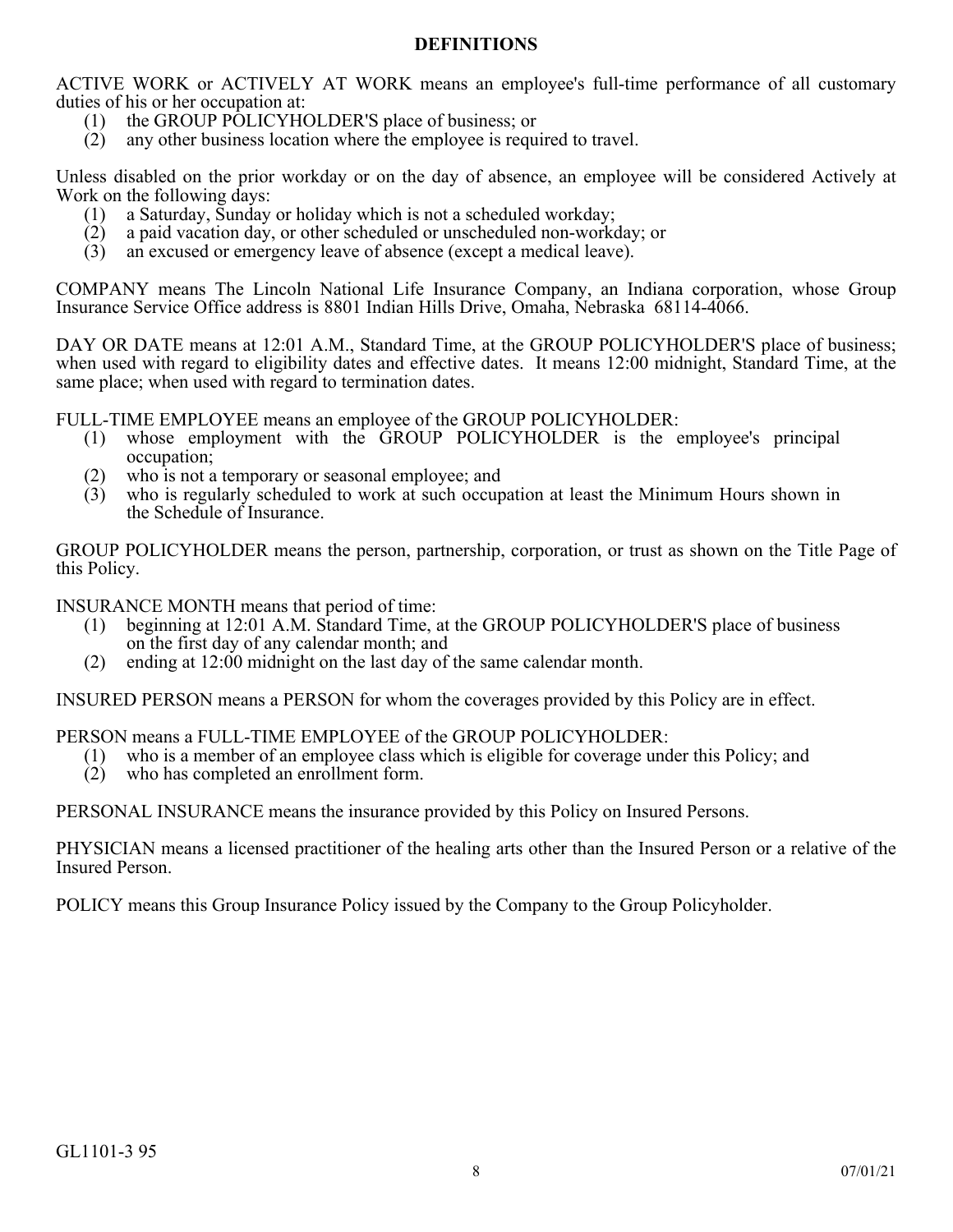# **GENERAL PROVISIONS**

<span id="page-8-0"></span>ENTIRE CONTRACT. The entire contract between the parties consists of:

- (1) this Policy and the Group Policyholder's application (a copy is attached); and
- (2) the Insured Persons' enrollment cards, if any.

All statements made by the Group Policyholder and by Insured Persons are representations and not warranties. No statement made by an Insured Person will be used to contest the coverage provided by this Policy; unless:

- (1) it is contained in a written statement signed by that Insured Person; and
- (2) a copy of the statement is furnished to the Insured Person or Beneficiary.

Only an Officer of the Company may change this Policy or extend the time for payment of any premium. No change will be valid unless made in writing and signed by an Officer of the Company. Any change so made will be binding on all persons referred to in this Policy.

INCONTESTABILITY. Except for the non-payment of premiums, the Company may not contest the validity of this Policy as to any Insured Person after it has been in force for two years during his or her lifetime. This clause will not affect the Company's right to contest claims made for disability, accidental death, or accidental dismemberment benefits.

NONPARTICIPATION. This Policy will not be entitled to share in the surplus earnings of the Company.

BASIS OF RESERVE. The reserve for this Policy will not be less than the reserve computed using:

- (1) the 1970 Intercompany Group Life Disability Valuation Table; and
- (2) interest at not less than three percent per annum.

INFORMATION TO BE FURNISHED. The Group Policyholder may be required to furnish any information needed to administer this Policy. Clerical error by the Group Policyholder will not:

- (1) affect the amount of insurance which would otherwise be in effect; or
- (2) continue insurance which otherwise would be terminated.

Once an error is discovered, an equitable adjustment in premium will be made. If a premium adjustment involves the return of unearned premium, the amount of the return will be limited to the twelve month period which precedes the date the Company receives proof such an adjustment should be made.

The Company may inspect any of the Group Policyholder's records which relate to this Policy.

MISSTATEMENT OF AGE. If an Insured Person's age has been misstated, premiums will be subject to an equitable adjustment. If the amount of benefit depends upon age; then the benefit will be that which would have been payable, based upon the person's correct age.

CERTIFICATES. The Group Policyholder will be furnished with individual Certificates for delivery to each Insured Person. These certificates summarize the benefits provided by this Policy. If there is a conflict between the Policy and the Certificate, the Policy will control.

CONFORMITY WITH STATE STATUTES. If any provision of this Policy conflicts with any applicable law, the provision will be deemed to conform to the minimum requirements of the law.

WORKER'S COMPENSATION. This Policy is not to be construed to provide benefits required by Worker's Compensation laws.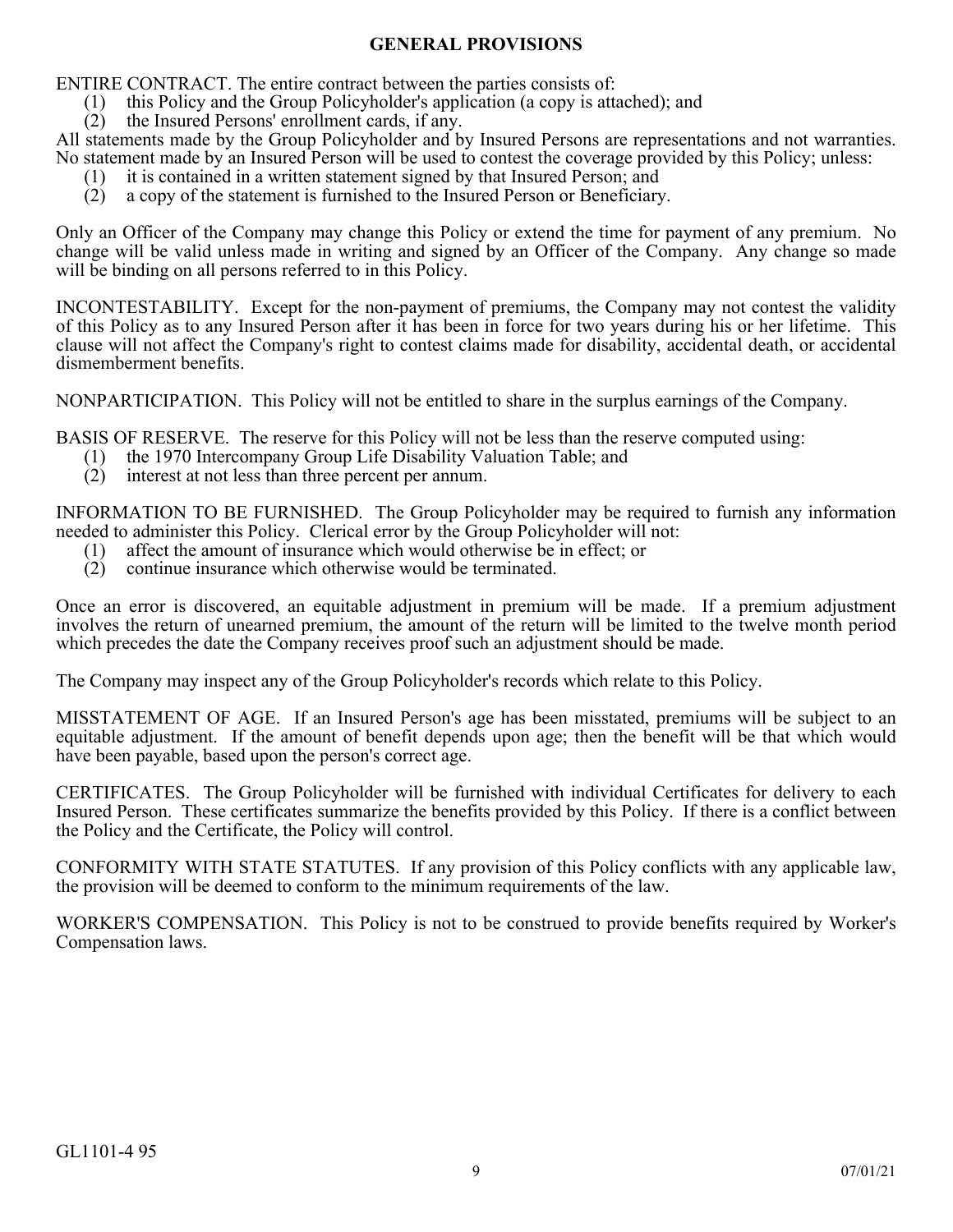# **ELIGIBILITY AND EFFECTIVE DATES FOR PERSONAL INSURANCE**

<span id="page-9-0"></span>ELIGIBILITY. A Person becomes eligible for the coverage provided by this Policy on the later of:

- (1) the Policy's date of issue; or
- (2) the date the Waiting Period is completed.

WAITING PERIOD. (See Schedule of Insurance).

EFFECTIVE DATE. Personal Insurance becomes effective on the latest of:

- (1) as Determined by the Participating Employer;<br>(2) the date the Person resumes Active Work.
- (2) the date the Person resumes Active Work, if not Actively at Work on the day he or she becomes eligible;
- (3) the date the Person makes written application for Personal Insurance; and signs:
	- (a) a payroll deduction order, if Insured Persons pay any part of the Policy premium; or
	- (b) an order to pay premiums from the Person's Section 125 Plan account, if Employer contributions are made through a Section 125 Plan; or
- (4) the date the Company approves the Person's coverage, if evidence of insurability is required.

EVIDENCE OF INSURABILITY. Evidence of insurability satisfactory to the Company must be submitted when:  $(1)$ 

- a Person makes written application for Personal Insurance more than 31 days after becoming eligible for the coverage; or
- (2) a Person makes written application for Personal Insurance after he or she has requested:
	- (a) to cancel Personal Insurance;
	- (b) to stop payroll deductions for the coverage; or
	- (c) to stop premium payments from the Section 125 Plan account.

EXCEPTIONS. If an Insured Person's coverage terminates due to an approved leave of absence or military leave, the Company will waive any Waiting Period or evidence of insurability requirement upon his or her return; provided:

- (1) the Person returns within six months after the leave begins;
- (2) the Person applies or is enrolled within 31 days after resuming Active Work; and
- (3) the reinstated amount of insurance does not exceed the amount which terminated.

If an Insured Person's coverage terminates due to a lay-off, the Company will waive any Waiting Period or evidence of insurability requirement upon his or her return; provided:

- (1) the Person returns within 12 months after the date the lay-off begins;
- (2) the Person applies or is reenrolled within 31 days after resuming Active Work; and
- (3) the reinstated amount of insurance does not exceed the amount which terminated.

Reinstatement will take effect on the date the Insured Person returns to Active Work.

If an Insured Person's coverage terminates because his or her employment ends, the Company will waive any Waiting Period or evidence of insurability requirement upon his or her return; provided:

- (1) the Person is rehired within 12 months after employment terminated;
- (2) the Person applies or is reenrolled within 31 days after resuming Active Work; and
- (3) the reinstated amount of insurance does not exceed the amount which terminated.

Reinstatement will take effect on the date the Insured Person returns to Active Work.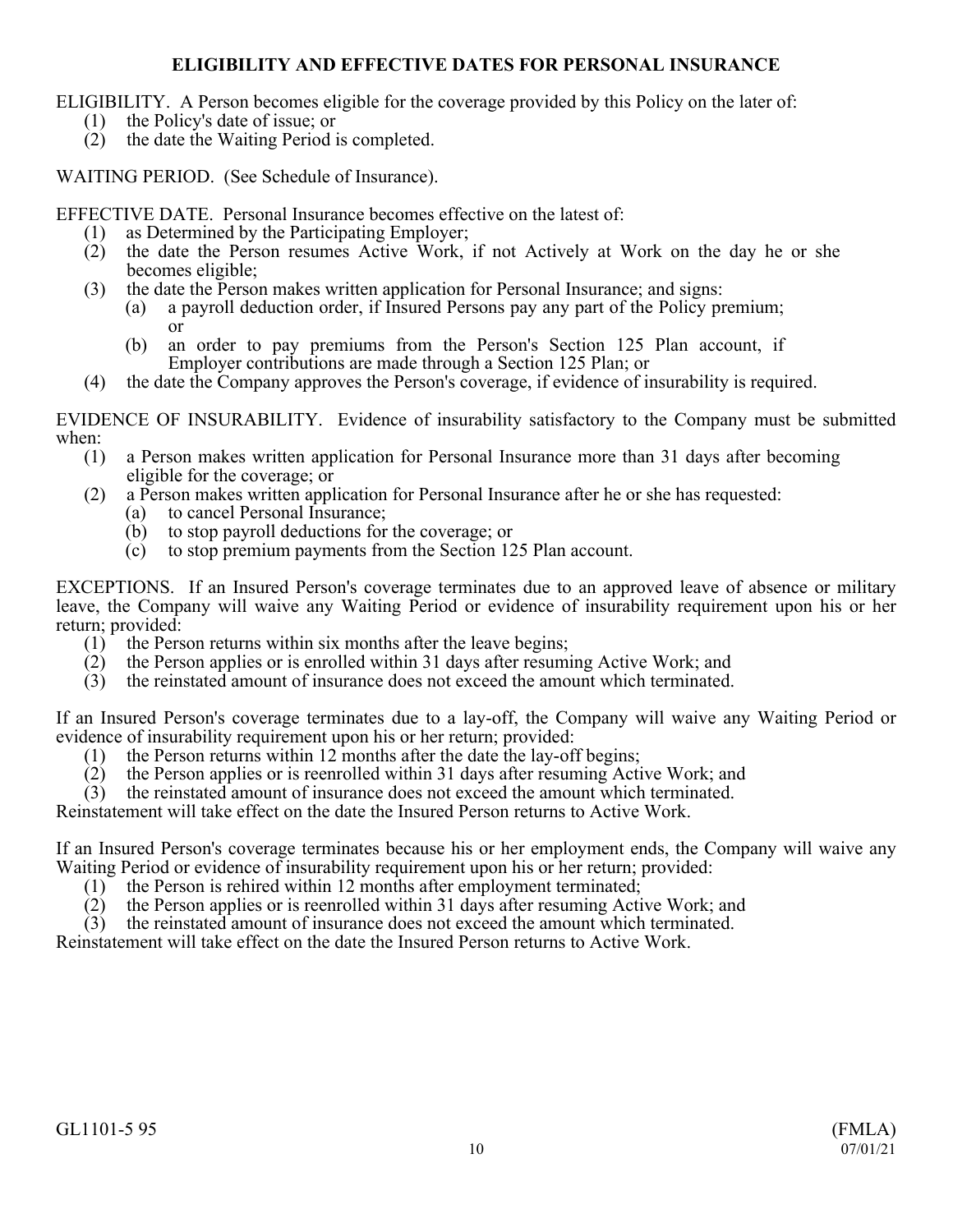# **INDIVIDUAL TERMINATIONS**

<span id="page-10-0"></span>An Insured Person's coverage will terminate on the earliest of:

- (1) the date this Policy terminates;
- (2) the last day of the Insurance Month in which the Insured Person requests termination;
- (3) the last day of the last Insurance Month for which premium payment is made on the Insured Person's behalf;
- (4) the date the Insured Person ceases to be in a class of employees which is eligible for coverage under this Policy;
- (5) with respect to any particular insurance benefit, the date the portion of the Policy providing that benefit terminates;
- (6) the date the Insured Person's employment with the Group Policyholder terminates; or
- (7) the date the Insured Person enters the armed services of any state or country on active duty; except for duty of 30 days or less for training in the Reserves or National Guard. (If the Insured Person sends proof of military service, the Company will refund any unearned premium.)

Ceasing Active Work results in termination of insurance; but coverage may be continued as follows:

- (1) If the Insured Person is disabled due to illness or injury, then coverage may be continued until the earliest of:
	- (a) 12 Insurance Months after the disability begins;
	- (b) the date the Person is no longer disabled; or
	- (c) for Life Insurance; the date the Insured Person qualifies for any Extension of Death Benefit under this Policy;

provided premium payments are made on his or her behalf.

- (2) If the Insured Person ceases work due to a temporary lay off, an approved leave of absence, or a military leave; then coverage may be continued:
	- (a) for three Insurance Months after the lay off or leave begins;
	- (b) provided premium payments are made on his or her behalf.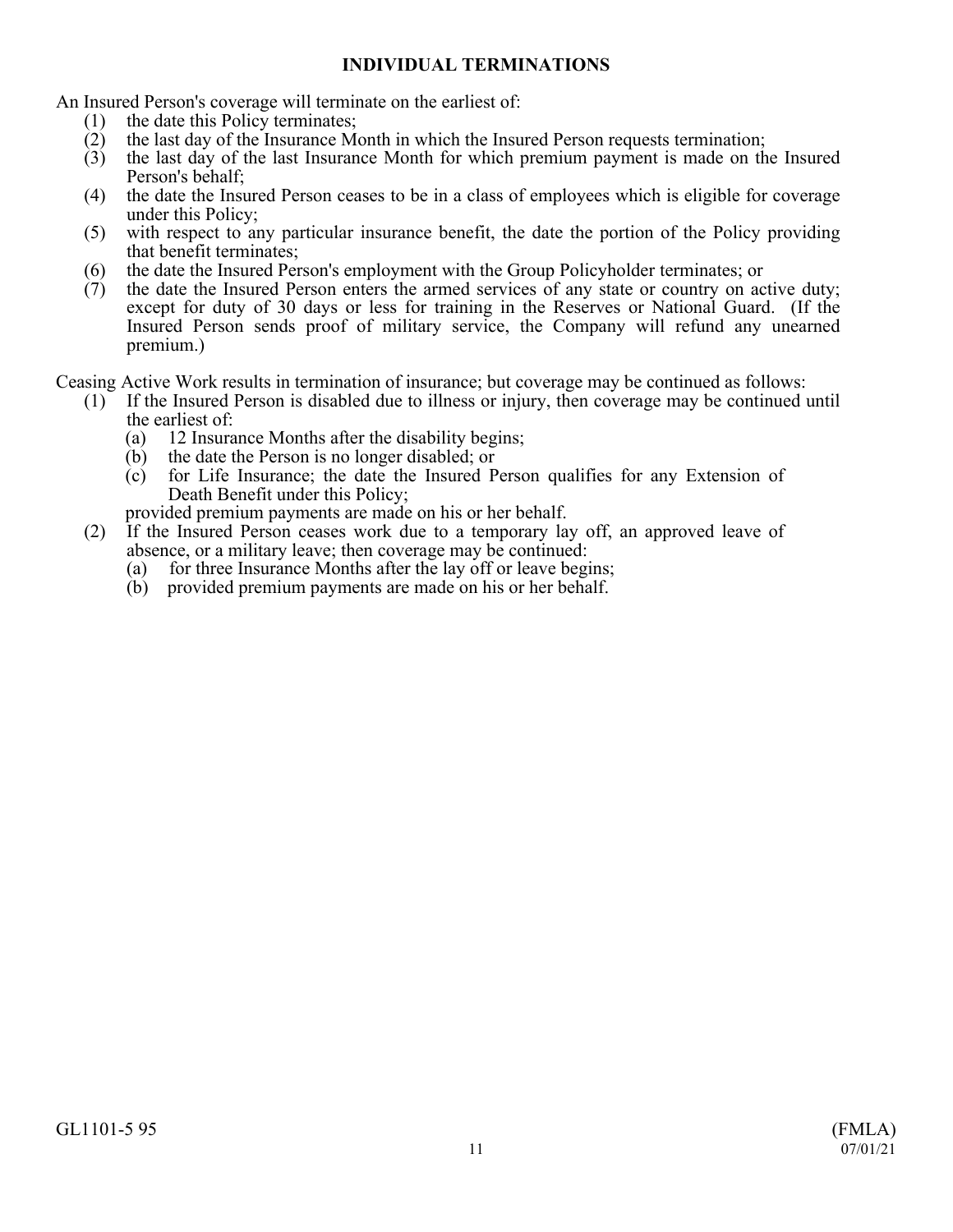## **PREMIUMS AND PREMIUM RATES**

<span id="page-11-0"></span>PAYMENT OF PREMIUMS. No coverage provided by this Policy will be in effect until the first premium for such coverage is paid. For coverage to remain in effect, each subsequent premium must be paid on or before its due date. The Group Policyholder is responsible for paying all premiums as they become due. Premiums are payable on or before their due dates at the Company's Group Insurance Service Office. The premium must be paid in U.S. dollars.

PREMIUM RATE CHANGE. The Company may change any premium rate on any of the following dates:

- (1) the date this Policy's terms are changed;
- (2) the date the Company's liability is changed due to a change in federal, state or local law;<br>(3) the date the Group Policyholder (or any covered division, subsidiary or affiliated con
- (3) the date the Group Policyholder (or any covered division, subsidiary or affiliated company) relocates, dissolves or merges, or is added to or removed from this Policy;
- (4) the date any coverage for one or more classes ceases to be provided under this Policy;
- (5) the date the number of Insured Persons changes by 25% or more from the enrollment on the date this Policy took effect, or the most recent Rate Guarantee Date expired, if later; or
- (6) on any premium due date on or after this Policy's first anniversary, or any later rate guarantee date agreed upon by the Company.

Unless the Company and the Group Policyholder agree otherwise, the Company will give at least 31 days' advance written notice of any increase in premium rates.

PREMIUM AMOUNT. The amount of premium due on each due date will be the sum of the products obtained by multiplying each rate shown in the Premium Rate Schedule by the amount of insurance to which the rate applies.

Premium adjustments will not be pro-rated daily. Instead, premium will be adjusted as follows.

- (1) When an Insured Person's insurance or increase takes effect, premium will be charged from the monthly due date coinciding with or next following that change.
- (2) When all or part of an Insured Person's insurance terminates, the applicable premium will cease on the monthly due date coinciding with or next following that termination.
- (3) When premiums are paid other than monthly, increases or decreases will result in adjustment from the premium due date coinciding with or next following that change.

The above manner of charging premium is for accounting purposes only. It will not extend coverage beyond a date it would have otherwise terminated. Each premium payment will include any adjustments in past premiums, which are needed due to changes that have not yet been taken into account. If a premium adjustment involves a return of unearned premium, the refund will be limited to the prior 12-month period.

## **PREMIUM RATE SCHEDULE**

Monthly Group Life Rate

| Class 1  | $$.128$ per \$1,000 of insurance                                                                                                                                                                                                                                                                                                                                                 |
|----------|----------------------------------------------------------------------------------------------------------------------------------------------------------------------------------------------------------------------------------------------------------------------------------------------------------------------------------------------------------------------------------|
| Class 2  | $$.076$ per \$1,000 of insurance                                                                                                                                                                                                                                                                                                                                                 |
| Class 3  | $$.138$ per \$1,000 of insurance                                                                                                                                                                                                                                                                                                                                                 |
| Class 4  | $$.10$ per \$1,000 of insurance                                                                                                                                                                                                                                                                                                                                                  |
|          |                                                                                                                                                                                                                                                                                                                                                                                  |
| $\cdots$ | $\mathcal{L}$ $\mathcal{L}$ $\mathcal{L}$ $\mathcal{L}$ $\mathcal{L}$ $\mathcal{L}$ $\mathcal{L}$ $\mathcal{L}$ $\mathcal{L}$ $\mathcal{L}$ $\mathcal{L}$ $\mathcal{L}$ $\mathcal{L}$ $\mathcal{L}$ $\mathcal{L}$ $\mathcal{L}$ $\mathcal{L}$ $\mathcal{L}$ $\mathcal{L}$ $\mathcal{L}$ $\mathcal{L}$ $\mathcal{L}$ $\mathcal{L}$ $\mathcal{L}$ $\mathcal{$<br>$\wedge$ $\wedge$ |

Monthly AD&D Rate \$.02 per \$1,000 of insurance

The above rate or rates are guaranteed until July 1, 2023; unless an exception listed in the Premium Rate Change section applies.

After that, any premium rate change will be as shown in the renewal letter. The Company will send the Group Policyholder a renewal letter prior to each Policy Anniversary.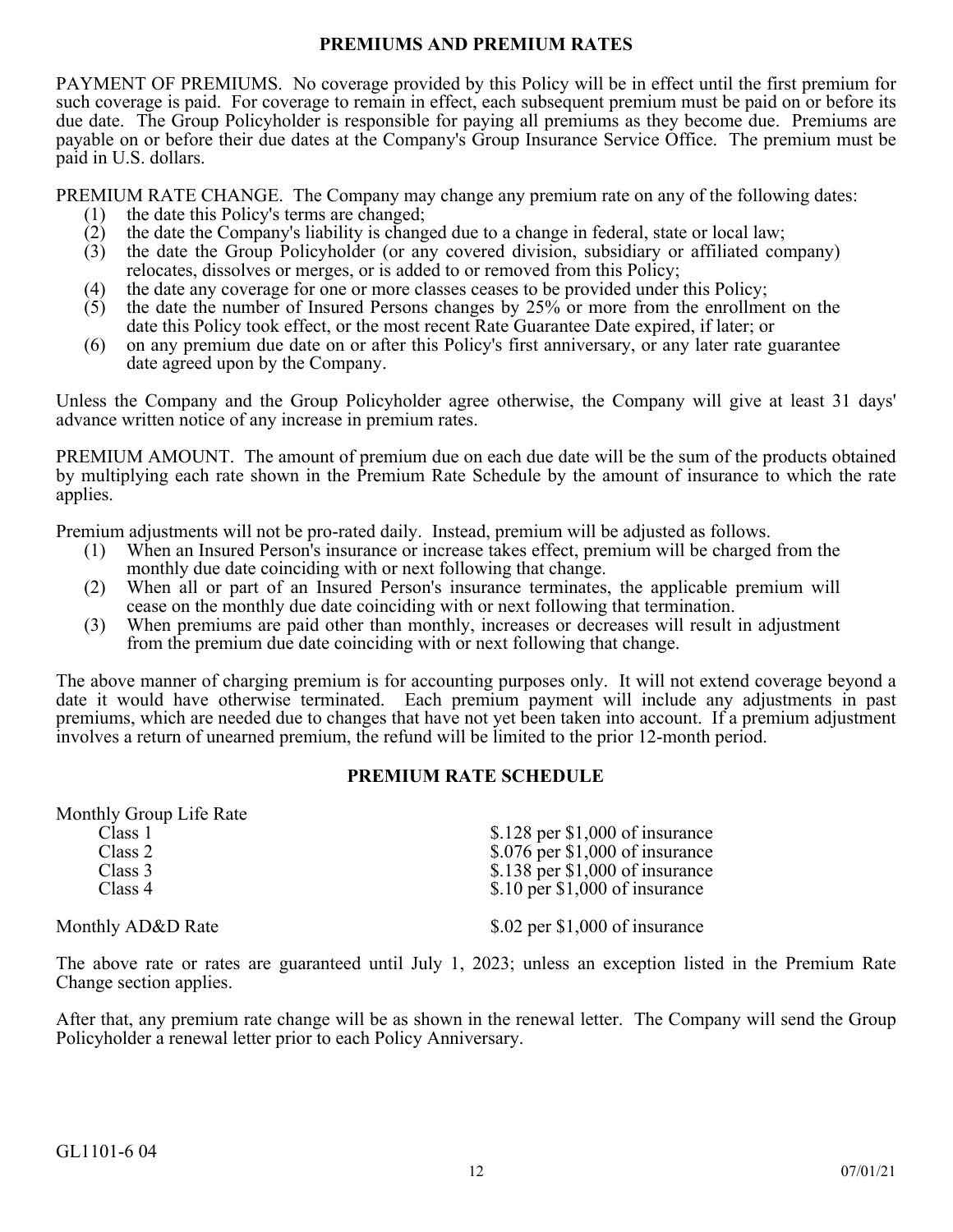# **GRACE PERIOD**

<span id="page-12-0"></span>A grace period of 41 days from the due date will be allowed for the payment of each premium after the first. This Policy will remain in effect during the grace period; unless the Group Policyholder gives the Company advance written notice of termination. The Group Policyholder will remain liable for payment of a pro rata premium for the time this Policy remained in force during the grace period.

# **POLICY TERMINATION**

<span id="page-12-1"></span>TERMINATION BY THE COMPANY. To terminate this Policy, the Company must give the Group Policyholder at least 31 days' advance written notice of its intent to do so. The Company may terminate this Policy coverage on the due date of any premium; if:

- (1) the total number of Insured Persons is less than ten;
- (2) all of the premium is paid by the Group Policyholder and less than 100% of those eligible for coverage are insured;
- (3) part of the premium is paid by Insured Persons and less than 75% of those eligible for coverage are insured;
- (4) the Group Policyholder, without good cause, fails to:
	- (a) promptly furnish any information the Company reasonably requires; or
	- (b) perform its duties pertaining to this Policy in good faith;
- (5) the Company terminates all other policies where permitted by their terms, which provide life insurance in the same state in which this Policy was issued; or
- (6) state law otherwise requires this Policy to be terminated.

TERMINATION BY GROUP POLICYHOLDER. The Group Policyholder may terminate this Policy at any time, by giving the Company advance written notice. Coverage will then terminate:

- (1) on the date the Company receives the notice; or
- (2) any later date the Group Policyholder and the Company have agreed upon.

The Group Policyholder remains responsible for the payment of premiums to the date of termination.

AUTOMATIC TERMINATION. If any premium remains unpaid at the end of the Grace Period; then this Policy will automatically terminate, without any action on the Company's part, on the last day of the Grace Period. The Group Policyholder remains responsible for the payment of premiums to the date of termination.

EFFECT ON INCURRED CLAIMS. Termination of this Policy will not affect benefits otherwise payable for a claim incurred while this Policy is in force.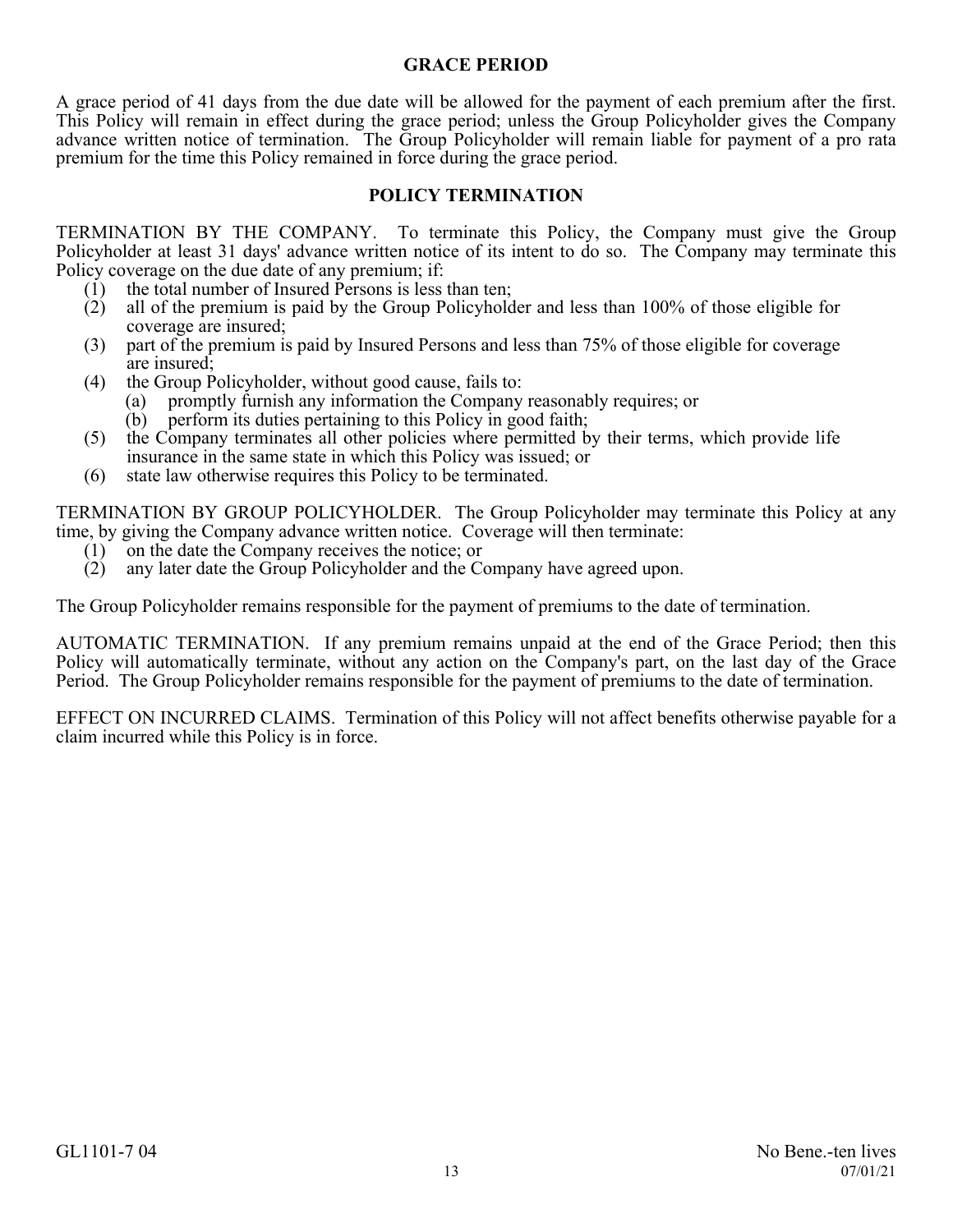## **BENEFICIARY**

<span id="page-13-0"></span>PAYMENTS TO BENEFICIARY. At an Insured Person's death, the amount of his or her Personal Life Insurance will be paid to the surviving Beneficiary. If the Insured Person has not named a Beneficiary, or if no named Beneficiary survives the Insured Person; then payment will be made to that Insured Person's:

- (1) surviving spouse; or, if none<br>(2) surviving child or children in
- surviving child or children in equal shares; or, if none
- (3) surviving parent or parents in equal shares; or, if none  $(4)$  surviving brothers and sisters in equal shares; or, if no
- (4) surviving brothers and sisters in equal shares; or, if none  $(5)$  estate, or in accord with the Facility of Payment section of
- estate, or in accord with the Facility of Payment section of this Policy.

The amount payable to anyone shown above will be reduced by any amount paid in accord with the Facility of Payment section.

In determining who is to receive payment, the Company may rely upon an affidavit by a member of the class of relatives to receive payment. The Company will make payment based upon the affidavit it has; unless it receives notice of a valid claim by some other person, at its Group Insurance Service Office, before paying the proceeds. Such payment will release the Company from any further obligation for the Insured Person's life insurance benefit.

If an Insured Person's named Beneficiary dies:<br>(1) within 15 days of the Insured Person's

- within 15 days of the Insured Person's death; and
- (2) before the Company receives satisfactory proof of the Insured Person's death;

then payment will be made as if the Insured Person had survived that Beneficiary; unless other provisions have been made.

NAMING THE BENEFICIARY. An Insured Person's Beneficiary will be as shown on his or her enrollment card, unless changed. This Policy may replace a group policy providing similar coverages. In that event, the Beneficiary which the Insured Person named under the prior policy will be the Beneficiary under this Policy, until changed.

CHANGING THE BENEFICIARY. Only the Insured Person, or his or her assignee, may change the Beneficiary. A new Beneficiary may be named by filing a written notice of the change with the Company at its Group Insurance Service Office. The change will be effective as of the date it was signed; subject to any action the Company takes before receiving notice of the change.

When applying for a conversion policy under the Conversion Privilege Section, an Insured Person must name a Beneficiary. The Beneficiary named for the conversion policy may be someone other than the person named under this Policy. In that event, the application for the conversion policy will be treated as a written notice of change of Beneficiary.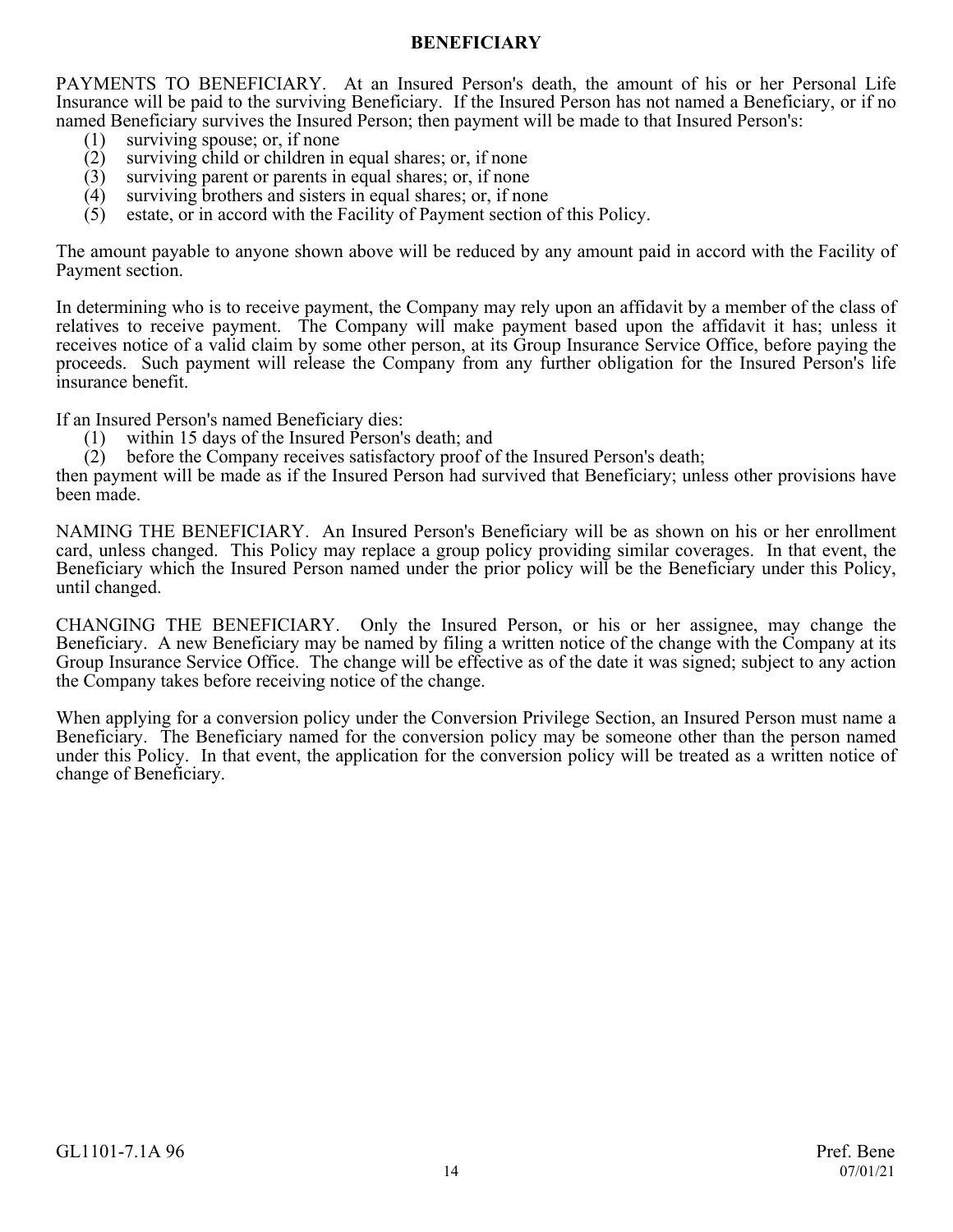### **ASSIGNMENTS**

<span id="page-14-0"></span>Personal Life Insurance and Accidental Death Insurance may be assigned. The assignments allowed under this Policy are absolute assignments and funeral assignments as described below.

No assignment will be binding on the Company unless and until:

- (1) it is made on a form furnished by the Company;
- (2) the original is completed and filed with the Company at its Group Insurance Service Office; and
- (3) it is approved by the Company.

The Company and the Group Policyholder do not assume responsibility for the validity or effect of an assignment.

ABSOLUTE ASSIGNMENTS. An Insured Person may make an irrevocable assignment of his or her Personal Life Insurance and Accidental Death Insurance as a gift (with no consideration), providing he or she has the legal capacity and the mental capacity to do so. It may be made to a trust or to one or more of the Insured Person's relatives, their estates, or to a trustee of a trust under which one of the relatives is a beneficiary.

The term "relatives" includes, but is not limited to, an Insured Person's spouse, parents, grandparents, aunts, uncles, siblings, children, adopted children, stepchildren, and grandchildren.

In some states, community property is an established form of ownership that must be considered in making an assignment. If an Insured Person makes an absolute assignment to two or more assignees, such assignees will be joint owners with the right of survivorship between them. An Insured Person should consult with his or her own legal advisor before making an assignment.

Once the assignment has been recorded by the Company, the Insured Person can no longer change the beneficiary and cannot apply for conversion. Only the assignee can change the beneficiary designation if the previous designation is revocable. An assignment will have no effect on a prior irrevocable beneficiary designation. Only the assignee can apply for conversion but only when the Conversion Privilege provision would have been available to the Insured Person in the absence of the assignment under this Policy.

An absolute assignment cannot be used as a collateral assignment.

FUNERAL ASSIGNMENTS. Upon an Insured Person's death, the beneficiary may assign the Personal Life Insurance benefit and Accidental Death Insurance benefit to a funeral home for payment of burial expenses. After payment has been made for the burial expenses to the assigned funeral home, the remaining death benefit is then paid in accord with the Beneficiary and Settlement Options sections of this Policy.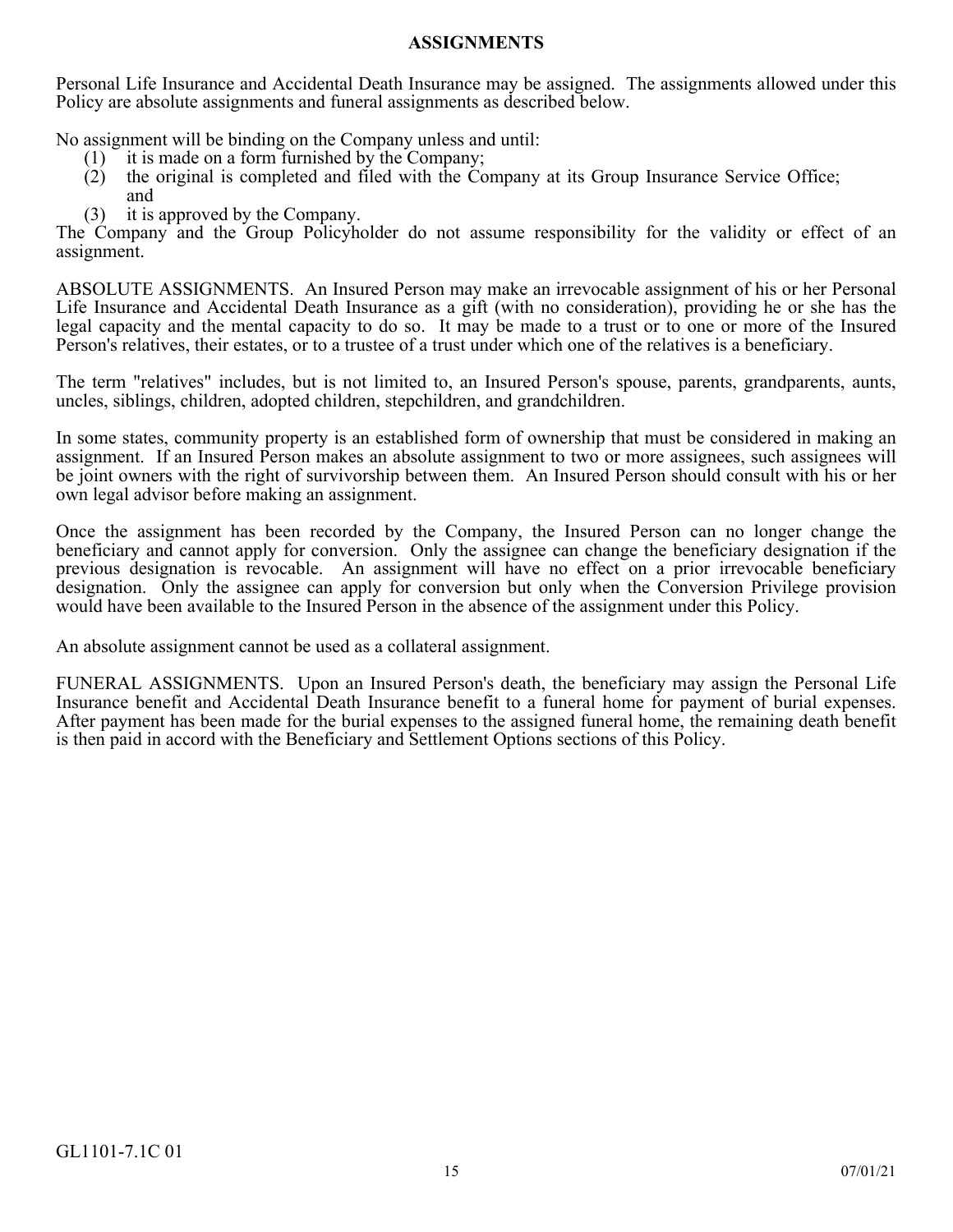# **FACILITY OF PAYMENT**

<span id="page-15-0"></span>Policy benefits may become payable to an Insured Person's estate, to a minor, or to a person who the Company does not consider competent to give a valid release. In that event, the Company has the option to pay one or more of the following:

- (1) a person who has assumed the care and support of the Insured Person or Beneficiary;<br>(2) a person who has incurred expense as a result of the Insured Person's last illness or de
- (2) a person who has incurred expense as a result of the Insured Person's last illness or death;
- (3) the personal representative of the Insured Person's estate; or (4) any person related by blood or marriage to the Insured Perso
- any person related by blood or marriage to the Insured Person.

No payment made under this section may exceed \$500. Any payment made in good faith under this section will fully discharge the Company to the extent of the payment. Any remaining amount of benefit will be paid as shown in the Beneficiary section.

## **DEATH BENEFIT**

<span id="page-15-1"></span>AMOUNT PAYABLE ON DEATH. Upon receipt of satisfactory proof of an Insured Person's death, the Company will pay a death benefit equal to the amount of Personal Life Insurance in effect on the date of death. This amount is shown in the Schedule of Insurance. The benefit will be paid as shown in the Beneficiary, Facility of Payment, and Settlement Options sections.

#### **SETTLEMENT OPTIONS**

<span id="page-15-2"></span>INSTALLMENTS. All or part of the death benefit may be received in installments, by making written election to the Company.

ELECTION. While living, an Insured Person may direct the Company to pay the death benefit in installments. If no such direction is in effect at the time of the Insured Person's death, the Beneficiary may make such an election.

CONDITIONS. Any election, whether by an Insured Person or a Beneficiary, must comply with the Company's practices at the time it is made. The amount applied under a settlement option must be at least \$2,000. It must be sufficient to provide a payment of at least \$20 per month.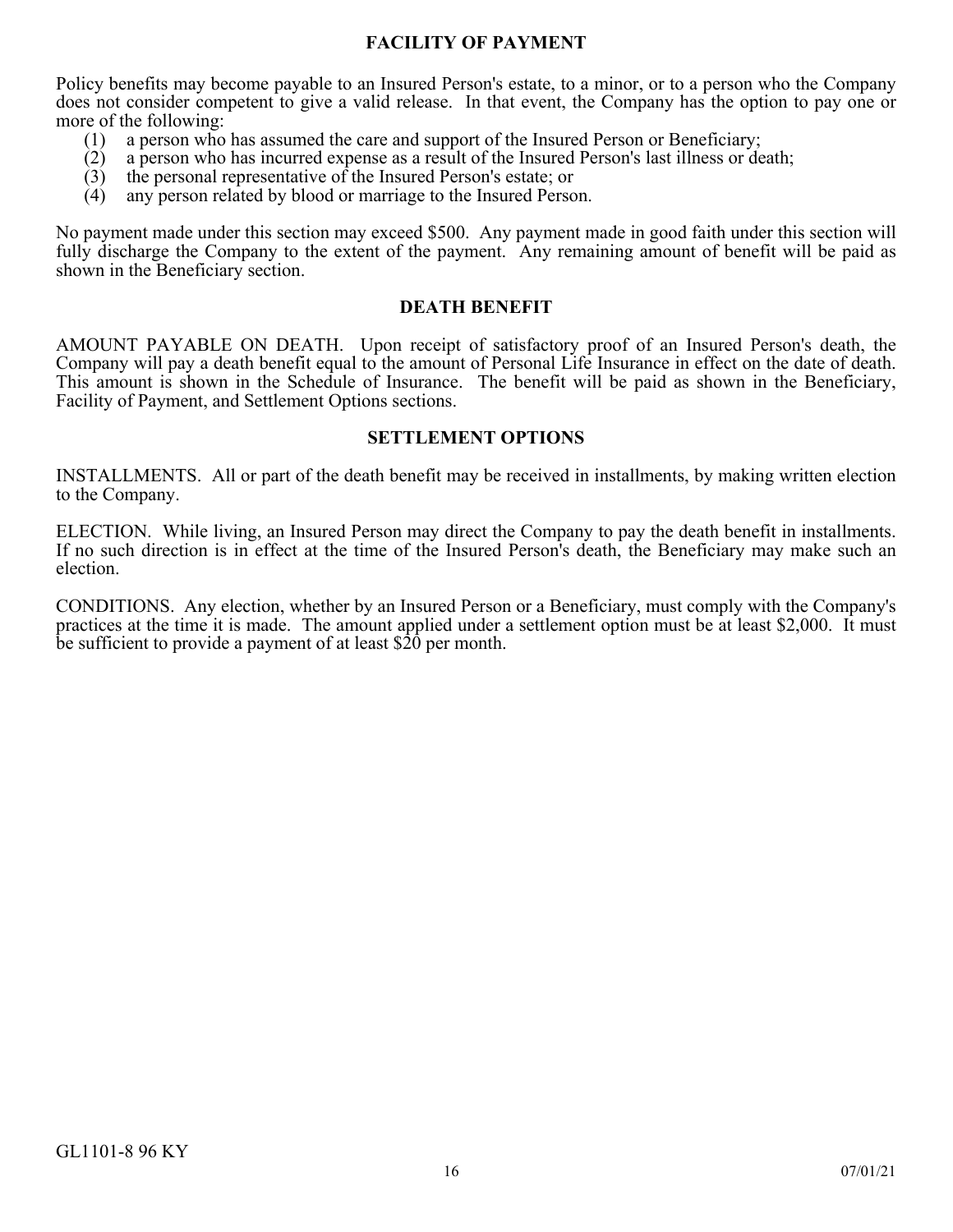# **EXTENSION OF DEATH BENEFIT**

<span id="page-16-0"></span>BENEFIT. Life insurance will be continued, **without payment of premiums**, for an Insured Person who:

- (1) becomes Totally Disabled while insured under this policy and before reaching age 60;<br>(2) remains Totally Disabled for at least 6 months in a row; and
- remains Totally Disabled for at least 6 months in a row; and
- $(3)$  submits satisfactory proof within the 7<sup>th</sup> through the 12<sup>th</sup> months of disability; or:
	- (a) as soon as reasonably possible after that; but
	- $(b)$  not later than the  $24<sup>th</sup>$  month of disability, unless he or she was legally incapacitated.

PREMIUM PAYMENT. Premium payments must continue until:

- (1) the day the Insured Person is approved for this Extension of Death Benefit; or
- (2) the day this Policy terminates (whichever occurs first).

Upon receipt of satisfactory proof, the Company will refund up to 12 months' premium paid for the Insured Person's life insurance, from the 1<sup>st</sup> day of Total Disability.

DEFINITION. For this benefit, Total Disability or Totally Disabled means an Insured Person:

- (1) is unable, due to sickness or injury, to engage in any employment or occupation for which such Insured Person is or becomes qualified by reason of education, training, or experience; and
- (2) is not engaging in any gainful employment or occupation.

AMOUNT CONTINUED. The life insurance continued by this section:

- (1) will be the amount of Personal Life Insurance and any Dependent Life Insurance in effect on the day the Insured Person's Total Disability begins; and
- (2) will be subject to the reductions and terminations in effect under this Policy on that day.

If the Insured Person receives an Accelerated Death Benefit, the amount will be reduced in accord with that provision. Any Accidental Death and Dismemberment Benefit will not be continued.

ADDITIONAL PROOF. At any time during this continuation, the Company may require the Insured Person:

- (1) to submit further proof of his or her continued Total Disability; and
- (2) to be examined by a Physician of the Company's choice, as often as reasonably necessary.

After the first two years of Total Disability, the Company will not request proof or an exam more than once a year. Proof will be at the Insured Person's expense; unless the Company requests an exam by a Physician of its choice.

When an Insured Person dies after submitting proof, further proof must be submitted to the Company showing that he or she remained continuously and Totally Disabled until death. When an Insured Person dies within 12 months after Total Disability begins, but before submitting proof; then his or her death benefit will still be paid under the terms of this Policy. But the Company must first receive satisfactory proof of his or her continuous Total Disability, from the last day of Active Work until the date of death.

TERMINATION. Any life insurance extended under this section will terminate automatically on:

- (1) the day the Insured Person ceases to be Totally Disabled;
- $(2)$  the day the Insured Person fails to take a required medical examination;
- (3) the  $60<sup>th</sup>$  day after the Company mails a request for additional proof, if it is not given;
- (4) the effective date of the Insured Person's individual conversion policy, with respect to any amount of life insurance converted in accord with the Conversion Privilege section; or
- (5) the day the Insured Person reaches Social Security Normal Retirement Age (SSNRA), as shown in the Schedule of Insurance (whichever occurs first).

RIGHTS AFTER TERMINATION. If Total Disability ends, and the Insured Person **does not return** to a class eligible for Policy coverage; then he or she may exercise the Conversion Privilege. If Total Disability ends, and the Insured Person **does return** to an eligible class; then his or her Policy coverage will resume when premium payments are resumed, and any conversion policy is surrendered as provided below.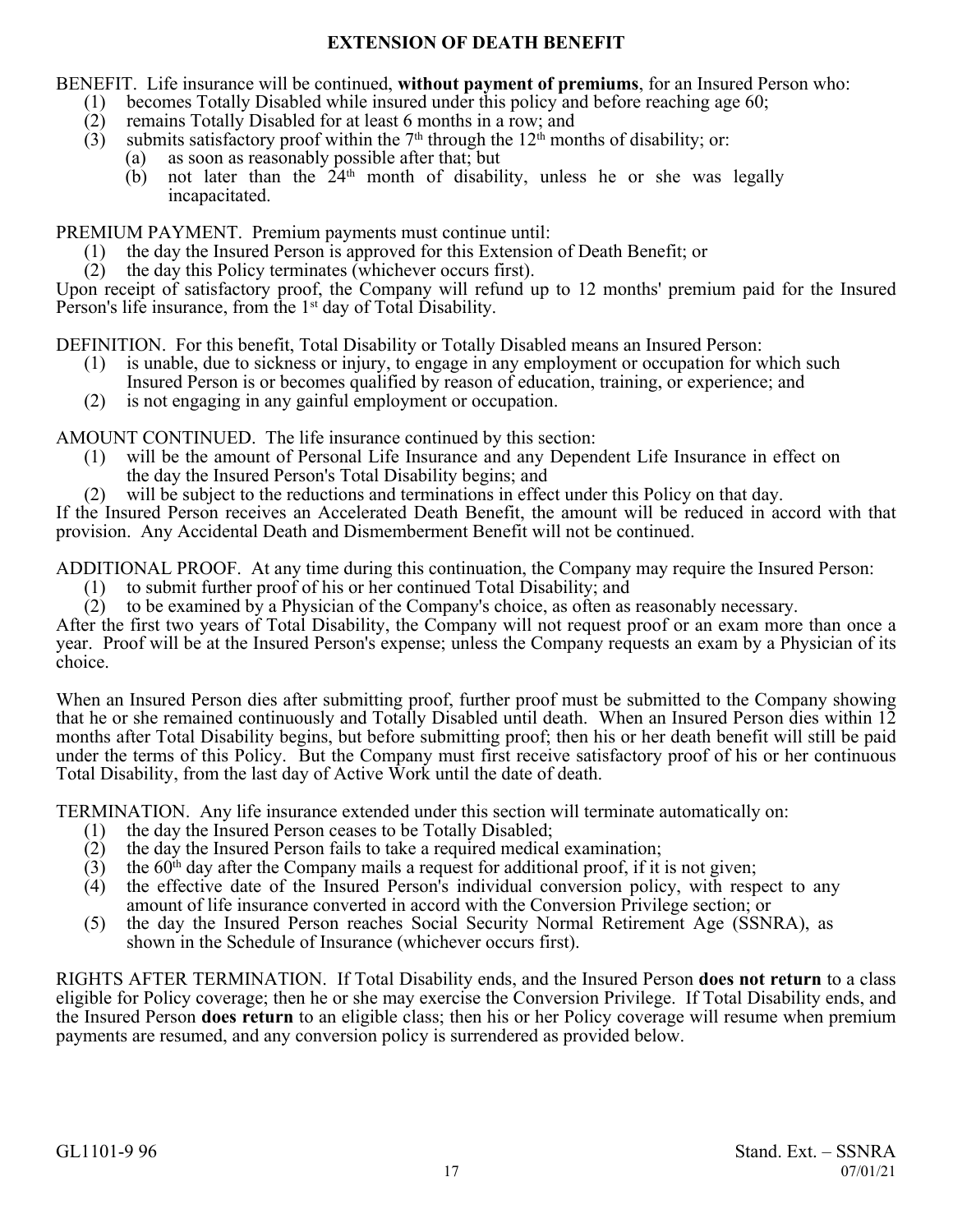#### **EXTENSION OF DEATH BENEFIT (Continued)**

CONVERSION POLICIES. If the Insured Person has exercised the Conversion Privilege, and the benefits payable under this Policy and the conversion policy combined would exceed:

(1) the Insured Person's original amount of Policy coverage prior to the conversion; or (2) any greater amount for which he or she later becomes insured under this Policy;

any greater amount for which he or she later becomes insured under this Policy;

then benefits will be payable under the terms of this Policy. But the conversion policy must first be surrendered to the Company; and no claim may be made under the conversion policy, except for refund of premium less any dividends and policy loans.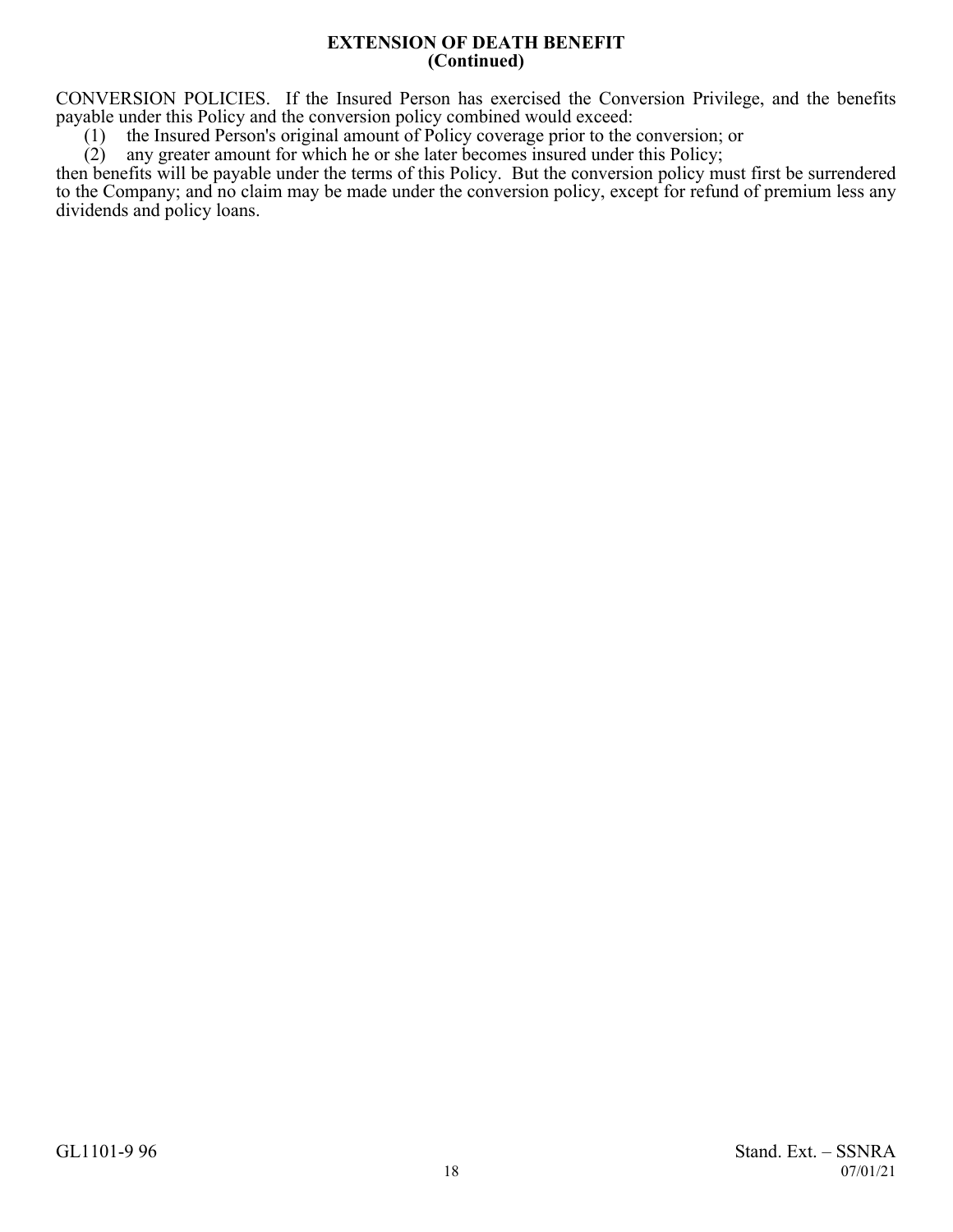# **ACCELERATED DEATH BENEFIT**

<span id="page-18-0"></span>BENEFIT. The Accelerated Death Benefit is an advance payment of part of the Insured Person's Personal Life Insurance. It may be paid to the Insured Person, in a lump sum, once during the Insured Person's lifetime.

To qualify, a Terminal Insured Person must:

- (1) have satisfied the Active Work requirement under this Policy;
- (2) have been insured under this Policy for at least 12 months; and
- (3) have at least \$2,000 of Personal Life Insurance under this Policy on the day before the Accelerated Death Benefit is paid.

Receiving the Accelerated Death Benefit will reduce the Remaining Life Insurance and the Death Benefit payable at death, as shown on the next page.

"Claimant," as used in this section, means the Terminal Insured Person for whom the Accelerated Death Benefit is requested.

"Terminal" means the Insured Person has a medical condition which is expected to result in death within 12 months, despite appropriate medical treatment.

APPLYING FOR THE BENEFIT. To withdraw the Accelerated Death Benefit, the Insured Person (or his or her legal representative) must send the Company:

- (1) written election of the Accelerated Death Benefit, on forms supplied by the Company; and
- (2) satisfactory proof that the Claimant is Terminal, including a Physician's written statement.

The Company reserves the right to decide whether such proof is satisfactory.

Before paying an Accelerated Death Benefit, the Company must also receive the written consent of any irrevocable beneficiary, assignee or bankruptcy court with an interest in the benefit. (See Limitations 3, 4 and 5.)

#### **NOTE: THIS IS NOT A LONG-TERM CARE POLICY. RECEIVING THIS ACCELERATED DEATH BENEFIT WILL REDUCE THE BENEFIT PAYABLE AT DEATH. ANY AMOUNT WITHDRAWN MAY BE TAXABLE INCOME, SO THE INSURED PERSON SHOULD CONSULT A TAX ADVISOR BEFORE APPLYING FOR THIS BENEFIT.**

AMOUNT OF THE BENEFIT. The Insured Person may elect to withdraw an Accelerated Death Benefit in any \$1,000 increment; subject to:

- (1) a minimum of \$1,000 or 10% of the Claimant's amount of Life Insurance (whichever is greater); and
- (2) a maximum of \$250,000 or 75% of the Claimant's amount of Life Insurance (whichever is less).

To determine the Accelerated Death Benefit, the Company will use the lesser of A or B below:

- A. the Claimant's amount of Life Insurance which is in force on the day before the Accelerated Death Benefit is paid; or
- B. the Claimant's amount of Life Insurance which would be in force 12 months after that date; if the coverage is scheduled to reduce, due to age, within 12 months after the Accelerated Death Benefit is paid.

# ADMINISTRATIVE CHARGE: NONE

WITHDRAWAL FEE: NONE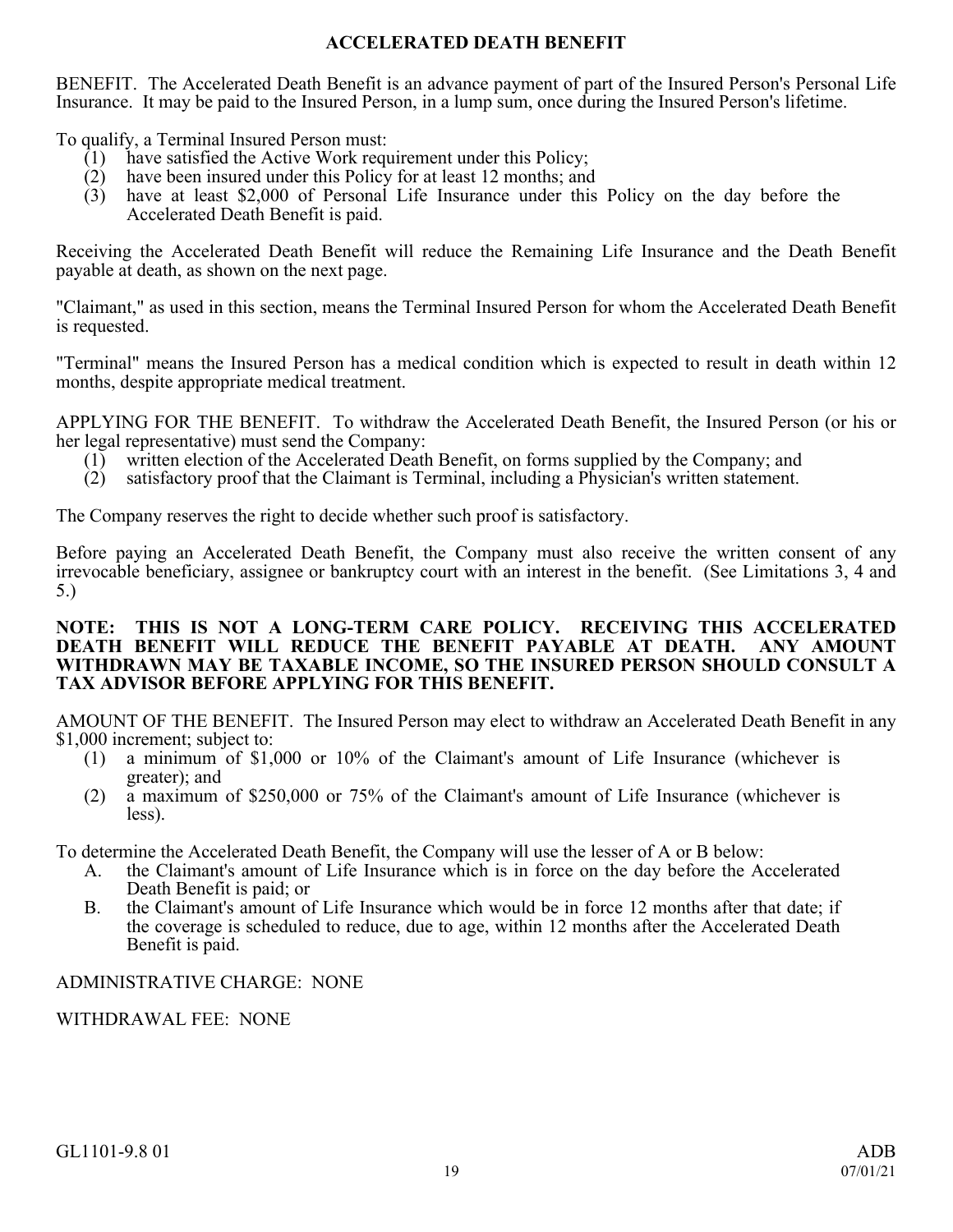### **ACCELERATED DEATH BENEFIT (Continued)**

EFFECT ON AMOUNT OF LIFE INSURANCE. "Remaining Life Insurance" means the amount of Life Insurance which remains in force on the Claimant's life after an Accelerated Death Benefit is paid. The Remaining Life Insurance will equal:

- (1) the Claimant's amount of Life Insurance which was used to determine the Accelerated Death Benefit (A or B above); minus
- (2) any percentage by which the Claimant's coverage is scheduled to reduce, due to age; if the reduction occurs more than 12 months after the Accelerated Death Benefit is paid, and while he or she is still living; minus
- (3) the amount of the Accelerated Death Benefit withdrawn.

PREMIUM: There is no additional charge for this benefit. Continuation of the Remaining Life Insurance will be subject to timely payment of the premium for the reduced amount; unless the Insured Person qualifies for waiver of premium under this Policy's Extension of Death Benefit provision, if included.

CONDITIONS. If the Claimant exercises the Conversion Privilege after an Accelerated Death Benefit is paid, the amount of the conversion policy will not exceed the amount of his or her Remaining Life Insurance. If the Claimant has Accidental Death and Dismemberment benefits under this Policy, the Principal Sum will not be affected by the payment of an Accelerated Death Benefit.

EFFECT ON DEATH BENEFIT. When the Claimant dies after an Accelerated Death Benefit is paid, the amount of Remaining Life Insurance in force on the date of death will be paid as a Death Benefit. The Insured Person's Death Benefit will be paid in accord with the Beneficiary section of this Policy. If the Claimant dies after application for an Accelerated Death Benefit has been made, but before the Company has made payment; then the request will be void and no Accelerated Death Benefit will be paid. The amount of Life Insurance in force on the date of death will be paid in accord with Policy provisions.

EFFECT ON TAXES AND GOVERNMENT BENEFITS. Any Accelerated Death Benefit amount withdrawn may be taxable income to the Insured Person. Receipt of the Accelerated Death Benefit may also affect the Claimant's eligibility for Medicaid, Supplemental Security Income and other government benefits. The Claimant should consult his or her own tax and legal advisor before applying for an Accelerated Death Benefit. The Company is not responsible for any tax owed or government benefit denied, as a result of the Accelerated Death Benefit payment.

LIMITATIONS. No Accelerated Death Benefit will be paid:

- (1) if any required premium is due and unpaid;<br>(2) on any conversion policy purchased in acco
- (2) on any conversion policy purchased in accord with the Conversion Privilege;<br>(3) without the written approval of the bankruptcy court, if the Insured Per
- without the written approval of the bankruptcy court, if the Insured Person has filed for bankruptcy;
- (4) without the written consent of the beneficiary, if the Insured Person has named an irrevocable beneficiary;
- (5) without the written consent of the assignee, if the Insured Person has assigned his or her rights under this Policy;
- (6) if any part of the Life Insurance must be paid to the Insured Person's child, spouse or former spouse; pursuant to a legal separation agreement, divorce decree, child support order or other court order;
- (7) if the Claimant is Terminal due to a suicide attempt, while sane or insane; or due to an intentionally self-inflicted injury;
- (8) if a government agency requires the Insured Person or the Claimant to use the Accelerated Death Benefit to apply for, receive or continue a government benefit or entitlement; or
- (9) if an Accelerated Death Benefit has been previously paid for the Claimant under this Policy.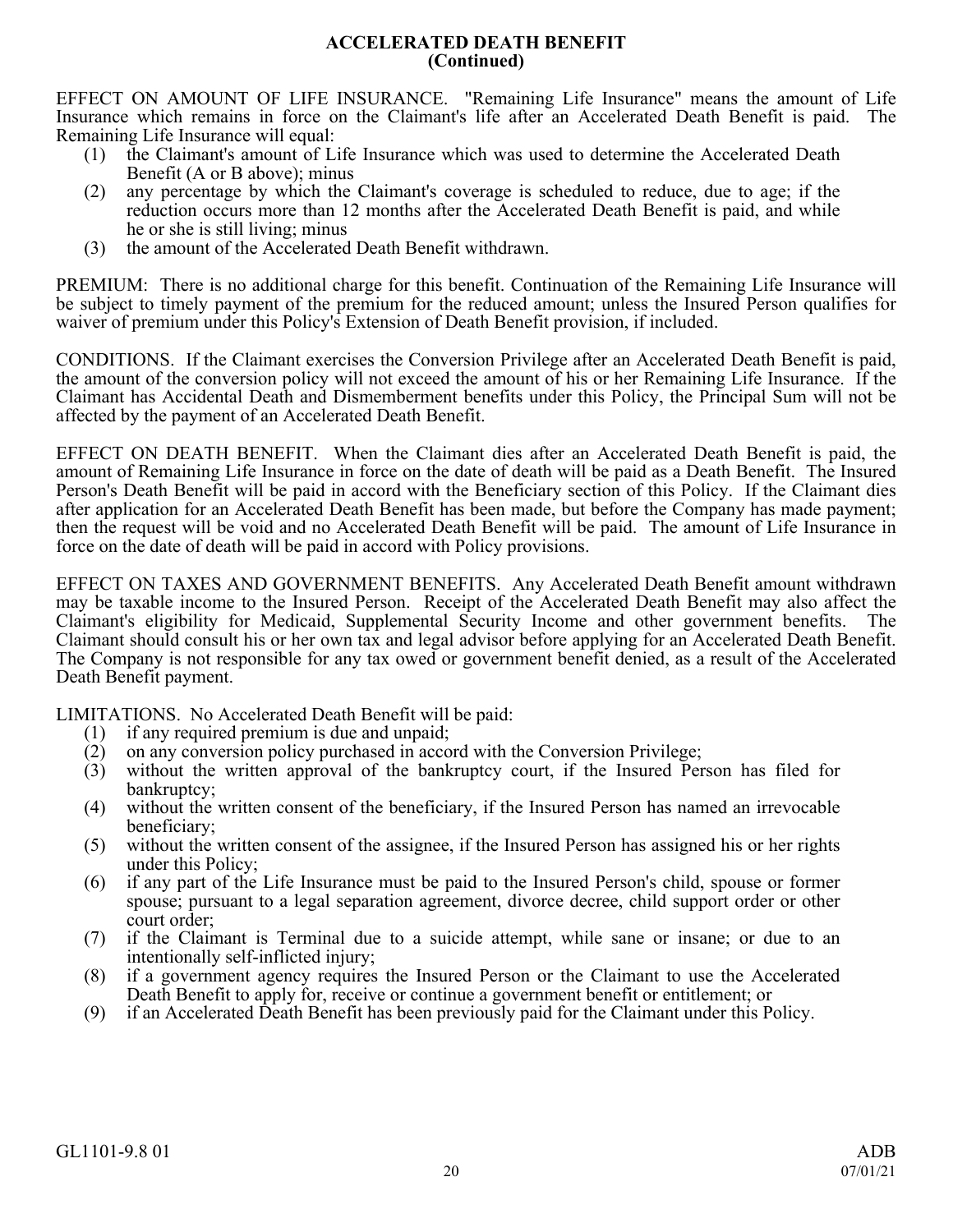# **CONVERSION PRIVILEGE** - **CONVERSION BENEFITS**

<span id="page-20-0"></span>GENERAL BENEFIT. An individual life policy, known as a conversion policy, may be purchased from the Company without evidence of insurability if all or part of anyone's life insurance, provided by this Policy, terminates for any reason except:

- (1) termination or amendment of the Policy; or
- (2) the Insured Person's request for:
	- (a) termination of insurance; or
	- (b) cancellation of payroll deduction.

To purchase a conversion policy, application and payment of the first premium must be made within 31 days after the life insurance is terminated.

Any policy issued under the General Conversion Benefit will:

- (1) be for an amount not to exceed the amount of the life insurance which was terminated;
- (2) be on any form (except term) then issued by the Company at the age and amount for which application is made;
- (3) be issued at the Insured Person's age at nearest birthday;
- (4) be issued without disability or other supplemental benefits; and
- (5) require premiums based on the class of risk to which the person then belongs.

CONVERSION BENEFIT-POLICY TERMINATION OR AMENDMENT. A conversion policy also may be purchased from the Company if:

- (1) all or a part of anyone's insurance terminates due to amendment or termination of this Policy; and (2) that person has been covered continuously under this Policy for at least five years.
- that person has been covered continuously under this Policy for at least five years.

Any conversion policy issued due to Policy termination or amendment will be subject to the same conditions as a policy issued under the General Conversion Benefit except its amount may not exceed the lesser of:

- $(1)$  \$2,000; or
- (2) the Amount of Life Insurance which terminates less the amount of any group life insurance for which the Insured Person becomes eligible within 31 days after the termination.

# **PROVISIONS APPLICABLE TO ALL CONVERSION POLICIES**

EFFECTIVE DATES. The coverage provided by a conversion policy issued under this Section will be effective on the later of:

- (1) its date of issue; or
- $(2)$  31 days after the date on which the person's life insurance terminated.

DEATH DURING CONVERSION PERIOD. The Company will pay a death benefit under this Policy equal to the amount of the life insurance which could have been converted, if the person:

- (1) was entitled to purchase a conversion policy; and
- (2) dies within the 31 day conversion period.

This death benefit will be paid even if no one applied for the conversion policy. If the first premium was paid for the conversion policy, the amount of the premium will be refunded and the conversion policy will be void.

NOTICE OF CONVERSION PRIVILEGES-INSURED PERSONS. When an Insured Person's Personal Insurance terminates, written notice of the right to convert will be:

- (1) given personally to the Insured Person;
- (2) mailed by the Group Policyholder to the Insured Person at his last known address; or
- (3) mailed by the Company to the Insured Person at his last known address as furnished by the Group Policyholder.

An additional period in which to convert will be granted if this written notice is not given to the Insured Person at least 15 days before the end of the 31 day conversion period. Any such extension of the conversion period will expire on the earliest of:

- (1) 15 days after the Insured Person is given the written notice; or
- $(2)$  60 days after the end of the 31 day conversion period even if the Insured Person is never given such notice.

No death benefit will be payable under this Policy after the 31 day conversion period has expired even though the right to convert may be extended.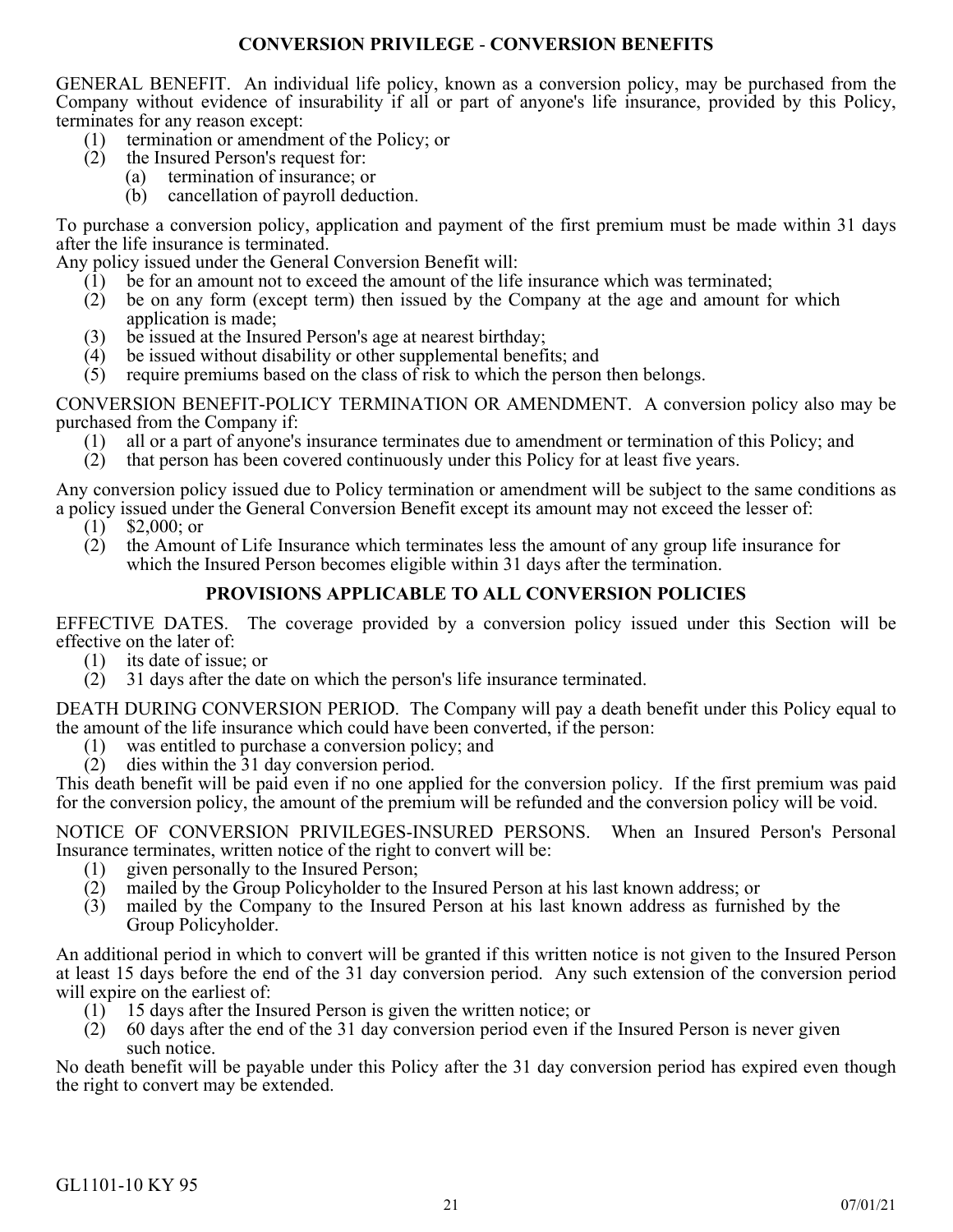#### **CLAIMS PROCEDURES FOR LIFE OR ACCIDENTAL DEATH AND DISMEMBERMENT BENEFITS**

### <span id="page-21-0"></span>**NOTE: This Policy may include an Extension of Death Benefit, an Accelerated Death Benefit or a Living Benefit. If so, please refer to that section for special claim procedures.**

# **NOTICE AND PROOF OF CLAIM**

**Notice of Claim.** Written notice of an accidental death or dismemberment claim must be given within 20 days after the loss occurs or begins; or as soon as reasonably possible after that.**\*** The notice must be sent to the Company's Group Insurance Service Office. It should include:

- (1) the Insured Person's name and address; and
- (2) the number of this Policy.

**Claim Forms.** When notice of claim is received, the Company will send claim forms for filing the required proof. If the Company does not send the forms within 15 days; then the Insured Person or Beneficiary (the claimant) may send the Company written proof of claim in a letter. It should state the nature, date and cause of the loss.

**Proof of Claim.** The Company must be given written proof of claim within 90 days after the date of the loss; or as soon as reasonably possible after that.**\*** Proof of claim must be provided at the claimant's own expense. It must show the nature, date and cause of the loss. In addition to the information requested on the claim form, documentation must include:

- (1) A certified copy of the death certificate, for proof of death.
- (2) A copy of any police report, for proof of accidental death or dismemberment.
- $(3)$  A signed authorization for the Company to obtain more information.
- (4) Any other items the Company may reasonably require in support of the claim.

**\* Exception:** Failure to give notice or furnish proof of claim within the required time period will not invalidate or reduce the claim; if it is shown that it was done:

- (1) as soon as reasonably possible; and
- (2) in no event more than one year after it was required.

These time limits will not apply while the claimant lacks legal capacity.

**EXAM OR AUTOPSY.** At anytime while a claim is pending, the Company may have the Insured Person examined:

- (1) by a Physician of the Company's choice;
- (2) as often as reasonably required.

If the Insured Person fails to cooperate with an examiner or fails to take an exam, without good cause; then the Company may deny benefits, until the exam is completed. In case of death, the Company may also have an autopsy done, where it is not forbidden by law. Any such exam or autopsy will be at the Company's expense.

**TIME OF PAYMENT OF CLAIMS.** Any benefits payable under this Policy will be paid immediately after the Company receives complete proof of claim and confirms liability.

## **TO WHOM PAYABLE**

**Death.** Any benefits payable for the Insured Person's death will be paid in accord with the Beneficiary, Facility of Payment, and Settlement Options sections of this Policy. If this Policy includes Dependent Life Insurance; then any benefits payable for an insured Dependent's death will be paid to:

- (1) the Insured Person, if he or she survives that Dependent; or
- (2) the Insured Person's Beneficiary, or in accord with the Facility of Payment section; if the Insured Person does not survive that Dependent.

**Dismemberment.** If this Policy includes Accidental Death and Dismemberment Benefits; then any benefit, other than the Insured Person's death benefit, will be paid to the Insured Person.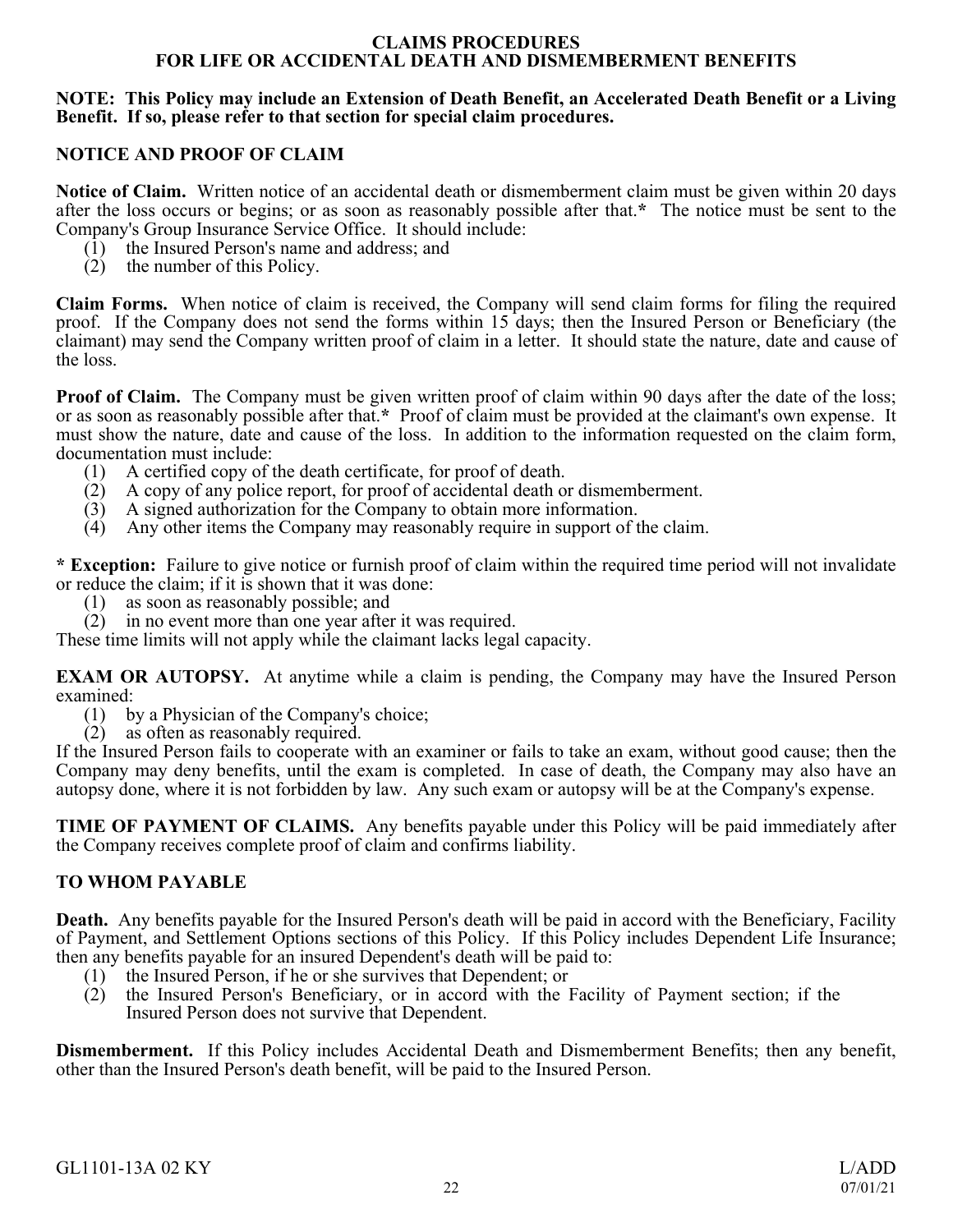# **CLAIMS PROCEDURES (Continued)**

**NOTICE OF CLAIM DECISION.** The Company will send the claimant a written notice of its claim decision. If the Company denies any part of the claim; then the written notice will explain:

- (1) the reason for the denial, under the terms of this Policy and any internal guidelines;<br>(2) how the claimant may request a review of the Company's decision; and
- how the claimant may request a review of the Company's decision; and
- (3) whether more information is needed to support the claim.

The Company will send this notice within 15 days after resolving the claim. If reasonably possible, the Company will send it within:

- (1) 90 days after receiving the first proof of a death or dismemberment claim; or
- (2) 45 days after receiving the first proof of a claim for any Extension of Death Benefit, Living Benefit or Accelerated Death Benefit available under this Policy.

**Delay Notice.** If the Company needs more than 15 days to process a claim, in a special case; then an extension will be permitted. If needed, the Company will send the claimant a written delay notice:

- $(1)$  by the 15<sup>th</sup> day after receiving the first proof of claim; and
- (2) every 30 days after that, until the claim is resolved.

The notice will explain the special circumstances which require the delay, and when a decision can be expected.

In any event, the Company must send written notice of its decision within:

- (1) 180 days after receiving the first proof of a death or dismemberment claim; or
- (2) 105 days after receiving the first proof of a claim for any Extension of Death Benefit, Living Benefit or Accelerated Death Benefit available under this Policy.

If the Company fails to do so; then there is a right to an immediate review, as if the claim was denied.

**Exception:** If the Company needs more information from the claimant to process a claim; then it must be supplied within 45 days after the Company requests it. The resulting delay will not count towards the above time limits for claim processing.

**REVIEW PROCEDURE.** The claimant may request a claim review, within:

- (1) 60 days after receiving a denial notice of a death or dismemberment claim; or
- (2) 180 days after receiving a denial notice of a claim for any Extension of Death Benefit, Living Benefit or Accelerated Death Benefit available under this Policy.

To request a review, the claimant must send the Company a written request, and any written comments or other items to support the claim. The claimant may review certain non-privileged information relating to the request for review.

**Notice of Decision.** The Company will review the claim and send the claimant a written notice of its decision. The notice will explain the reasons for the Company's decision, under the terms of this Policy and any internal guidelines. If the Company upholds the denial of all or part of the claim; then the notice will also describe:

- (1) any further appeal procedures available under this Policy;<br>(2) the right to access relevant claim information; and
- the right to access relevant claim information; and
- (3) the right to request a state insurance department review, or to bring legal action.

For a death or dismemberment claim, the notice will be sent within 60 days after the Company receives the request for review; or within 120 days, if a special case requires more time. For a claim for any Extension of Death Benefit, Living Benefit or Accelerated Death Benefit available under this Policy, the notice will be sent within 45 days after the Company receives the request for review; or within 90 days, if a special case requires more time.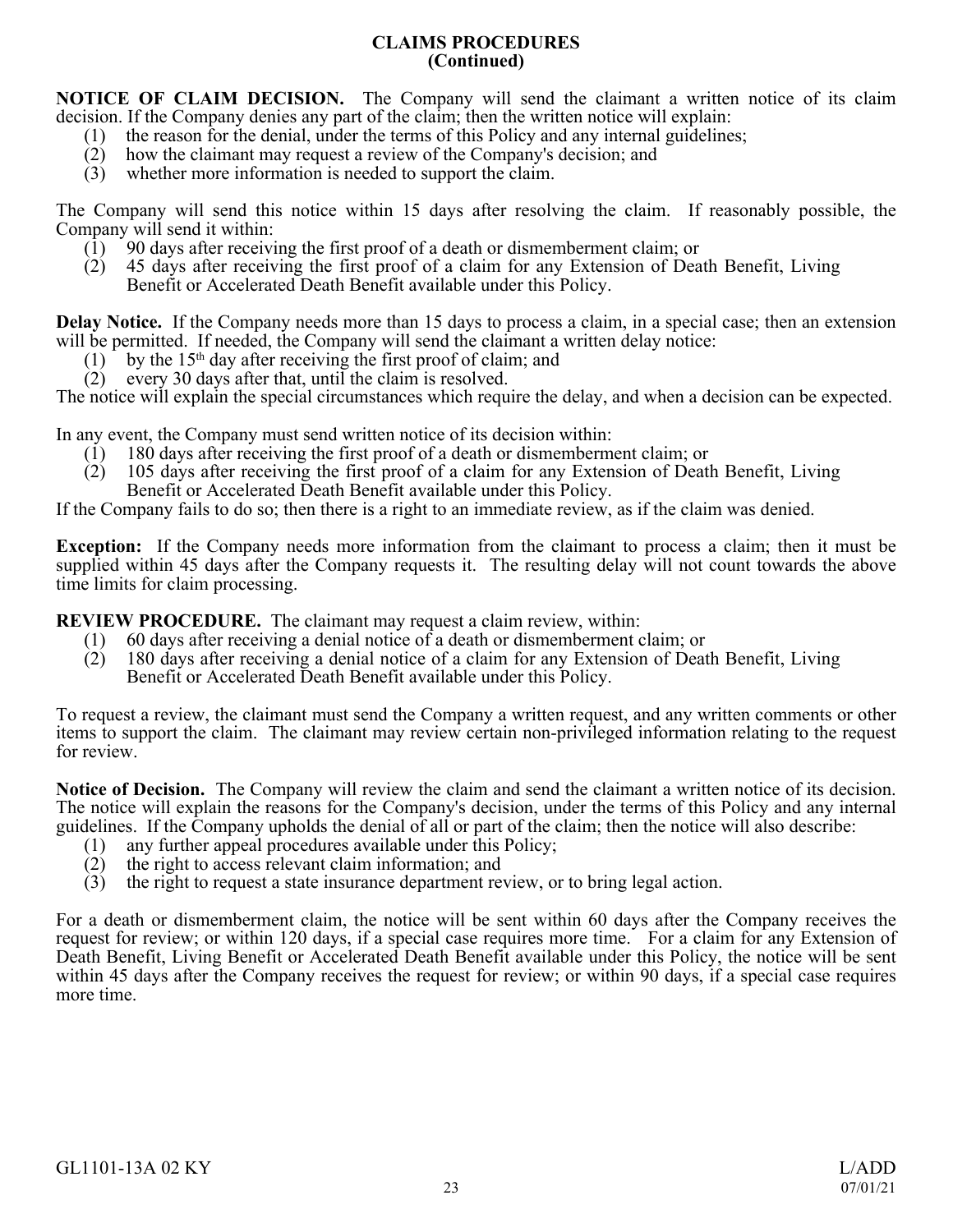### **CLAIMS PROCEDURES (Continued)**

**Delay Notice.** If the Company needs more time to process an appeal, in a special case; then it will send the Insured Person a written delay notice, by the 30<sup>th</sup> day after receiving the request for review. The notice will explain:

- (1) the special circumstances which require the delay;
- (2) whether more information is needed to review the claim; and
- (3) when a decision can be expected.

**Exception:** If the Company needs more information from the claimant to process an appeal; then it must be supplied within 45 days after the Company requests it. The resulting delay will not count towards the above time limits for appeal processing.

**Claims Subject to ERISA (**Employee Retirement Income Security Act of 1974**).** Before bringing a civil legal action under the federal labor law known as ERISA, an employee benefit plan participant or beneficiary must exhaust available administrative remedies. Under this Policy, the claimant must first seek two administrative reviews of the adverse claim decision, in accord with this section. If an ERISA claimant brings legal action under Section 502(a) of ERISA after the required reviews; then the Company will waive any right to assert that he or she failed to exhaust administrative remedies.

**RIGHT OF RECOVERY.** If benefits have been overpaid on any claim; then full reimbursement to the Company is required within 60 days. If reimbursement is not made; then the Company has the right to:

(1) reduce future benefits until full reimbursement is made; and

(2) recover such overpayments from the Insured Person, or from his or her Beneficiary or estate.

Such reimbursement is required whether the overpayment is due to fraud, the Company's error in processing a claim, or any other reason.

**LEGAL ACTIONS.** No legal action to recover any benefits may be brought until 60 days after the required written proof of claim has been given. No such legal action may be brought more than three years after the date written proof of claim is required.

**COMPANY'S DISCRETIONARY AUTHORITY.** Except for the functions that this Policy clearly reserves to the Group Policyholder or Employer, the Company has the authority to:

- (1) manage this Policy and administer claims under it; and (2) interpret the provisions and resolve questions arising un
- interpret the provisions and resolve questions arising under this Policy.

The Company's authority includes (but is not limited to) the right to:

- (1) establish and enforce procedures for administering this Policy and claims under it;<br>(2) determine Employees' eligibility for insurance and entitlement to benefits;
- determine Employees' eligibility for insurance and entitlement to benefits;
- (3) determine what information the Company reasonably requires to make such decisions; and
- (4) resolve all matters when a claim review is requested.

Any decision the Company makes, in the exercise of its authority, shall be conclusive and binding; subject to the Insured Person's or Beneficiary's rights to:

- (1) request a state insurance department review; or
- (2) bring legal action.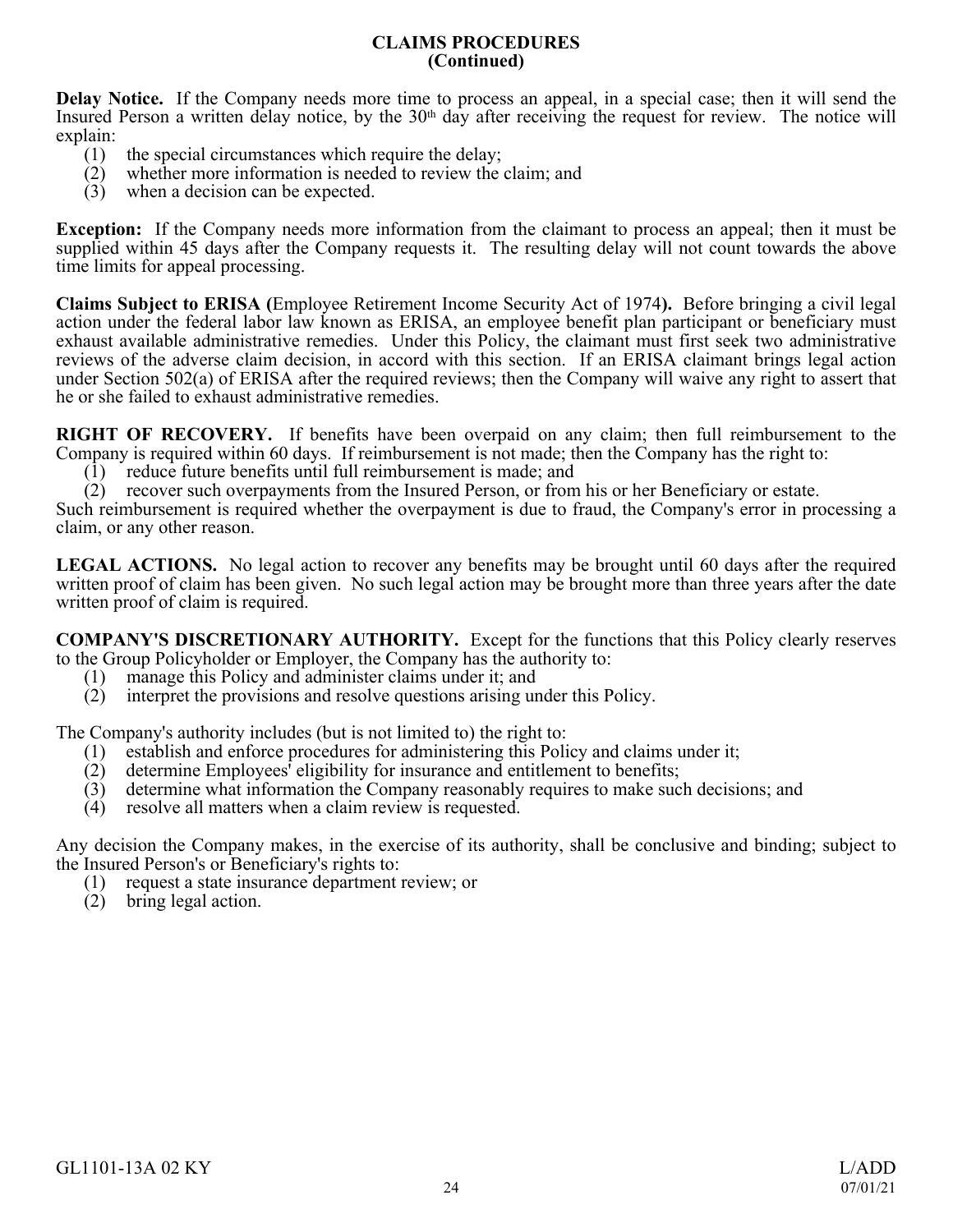# **ACCIDENTAL DEATH AND DISMEMBERMENT INSURANCE**

#### <span id="page-24-0"></span>**DEATH OR DISMEMBERMENT BENEFIT FOR AN INSURED PERSON.** The Company will pay the benefit listed below, if:

- (1) an Insured Person sustains an accidental bodily injury while insured under this provision; and
- (2) that injury directly causes one of the following losses within 365 days after the date of the accident.

The loss must result directly from the injury and from no other causes.

|             | <b>BENEFIT FOR COMMON BENEFIT FOR OTHER</b> |                         |
|-------------|---------------------------------------------|-------------------------|
| <b>LOSS</b> | <b>CARRIER ACCIDENT</b>                     | <b>COVERED ACCIDENT</b> |
|             |                                             |                         |

Loss of Life 2 Times Principal Sum Principal Sum<br>
Loss of One Member (Hand. Foot or Eve) Principal Sum Principal Sum <sup>1/2</sup> Principal Sum Loss of One Member (Hand, Foot or Eye) Principal Sum <sup>1/2</sup> Principal Sum<br>
Loss of Two or More Members 2 Times Principal Sum Principal Sum Loss of Two or More Members

The Principal Sum for the Insured Person's class is shown in the Schedule of Insurance.

**MAXIMUM PER PERSON.** If an Insured Person sustains more than one loss resulting from the same  $\text{accident, the benefit:}$ <br>(1) will be the q

- 
- (1) will be the one largest amount listed;<br>(2) will not exceed two times the Princin will not exceed two times the Principal Sum for all of that person's combined losses resulting from a Common Carrier Accident; and
- (3) will not exceed the Principal Sum for all that person's combined losses resulting from any other covered accident.

**TO WHOM PAYABLE.** Benefits for the Insured Person's loss of life will be paid in accord with the Beneficiary section. All other benefits will be paid to the Insured Person.

**LIMITATIONS.** Benefits are not payable for any loss to which a contributing cause is:<br>(1) intentional self-inflicted injury or self-destruction:

- (1) intentional self-inflicted injury or self-destruction;<br>(2) disease, bodily or mental infirmity, or medical or s
- (2) disease, bodily or mental infirmity, or medical or surgical treatment of these;<br>(3) participation in a riot:
- $(3)$  participation in a riot;<br> $(4)$  duty as a member of a
- (4) duty as a member of any military, naval or air force;<br>(5) war or any act of war, declared or undeclared;
- $(5)$  war or any act of war, declared or undeclared;<br>(6) participation in the commission of a felony:
- $(6)$  participation in the commission of a felony;<br>(7) voluntary use of drugs; except when prescrib
- $(7)$  voluntary use of drugs; except when prescribed by a Physician;  $(8)$  voluntary inhalation of gas, including carbon monoxide:
- $(8)$  voluntary inhalation of gas, including carbon monoxide;<br> $(9)$  travel or flight in any aircraft, including balloons and gli
- travel or flight in any aircraft, including balloons and gliders; except as a fare paying passenger on a regularly scheduled flight; or
- (10) driving a vehicle while intoxicated.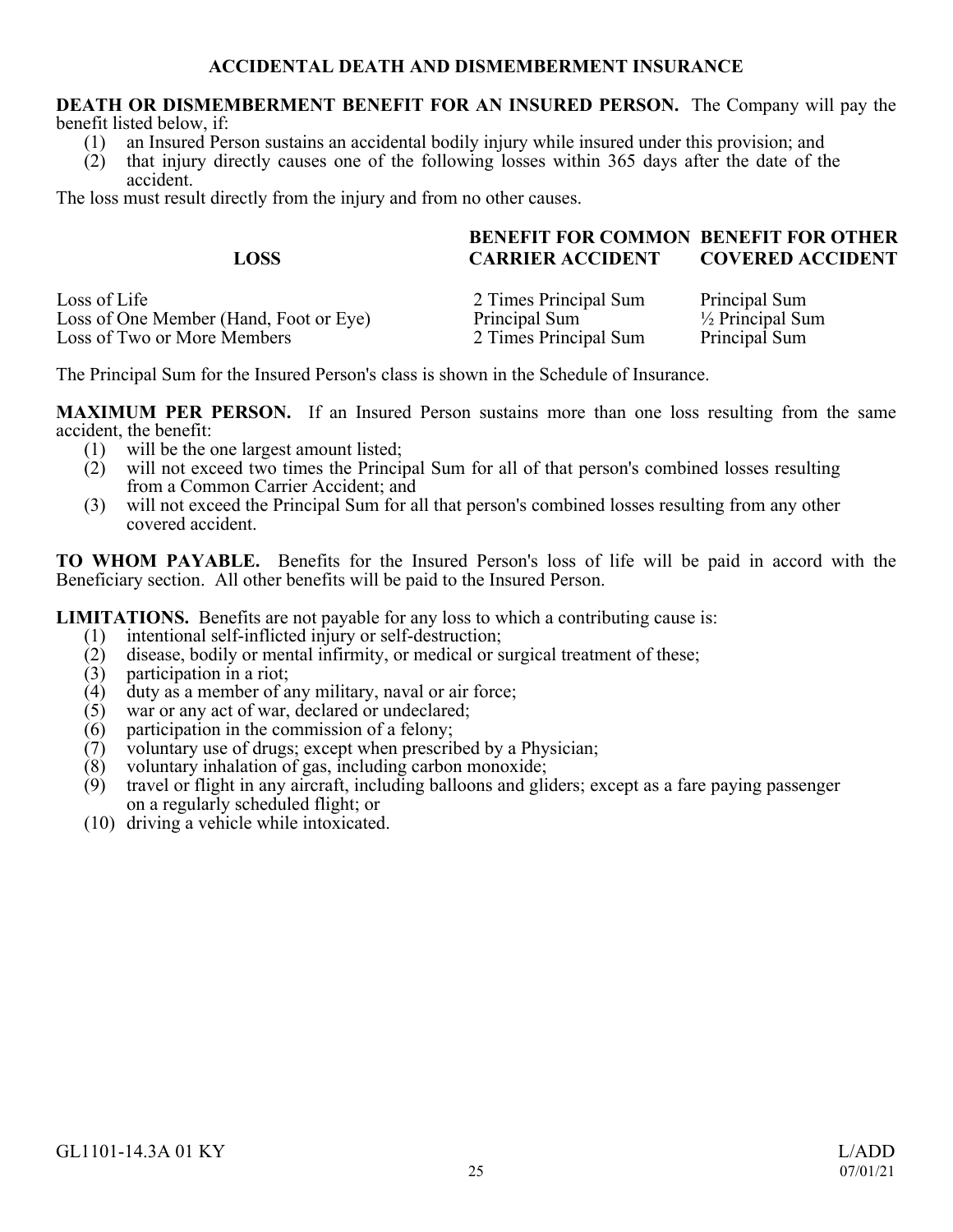## **ACCIDENTAL DEATH AND DISMEMBERMENT INSURANCE (CONTINUED)**

# **DEFINITIONS.**

"Beneficiary" means the person(s) named on the Insured Person's enrollment form. The Insured Person may change the Beneficiary by filing a written notice of the change with the Company at its Group Insurance Service Office.

"Common Carrier Accident" means a covered accidental bodily injury, which is sustained while riding as a fare paying passenger (not a pilot, operator or crew member) in or on, boarding or getting off from a Common Carrier.

"Common Carrier" means any land, air or water conveyance operated under a license to transport passengers for hire.

"Intoxicated" shall be defined by the jurisdiction where the accident occurs. The exclusion will apply whether or not the driver is convicted.

"Loss of a Member" includes the following:

- (1) "Loss of Hand or Foot," means complete severance through or above the wrist or ankle joint. (In South Carolina, "Loss of Hand" can also mean the loss of four whole fingers from one hand.)
- (2) "Loss of an Eye," means total and irrevocable loss of sight in that eye.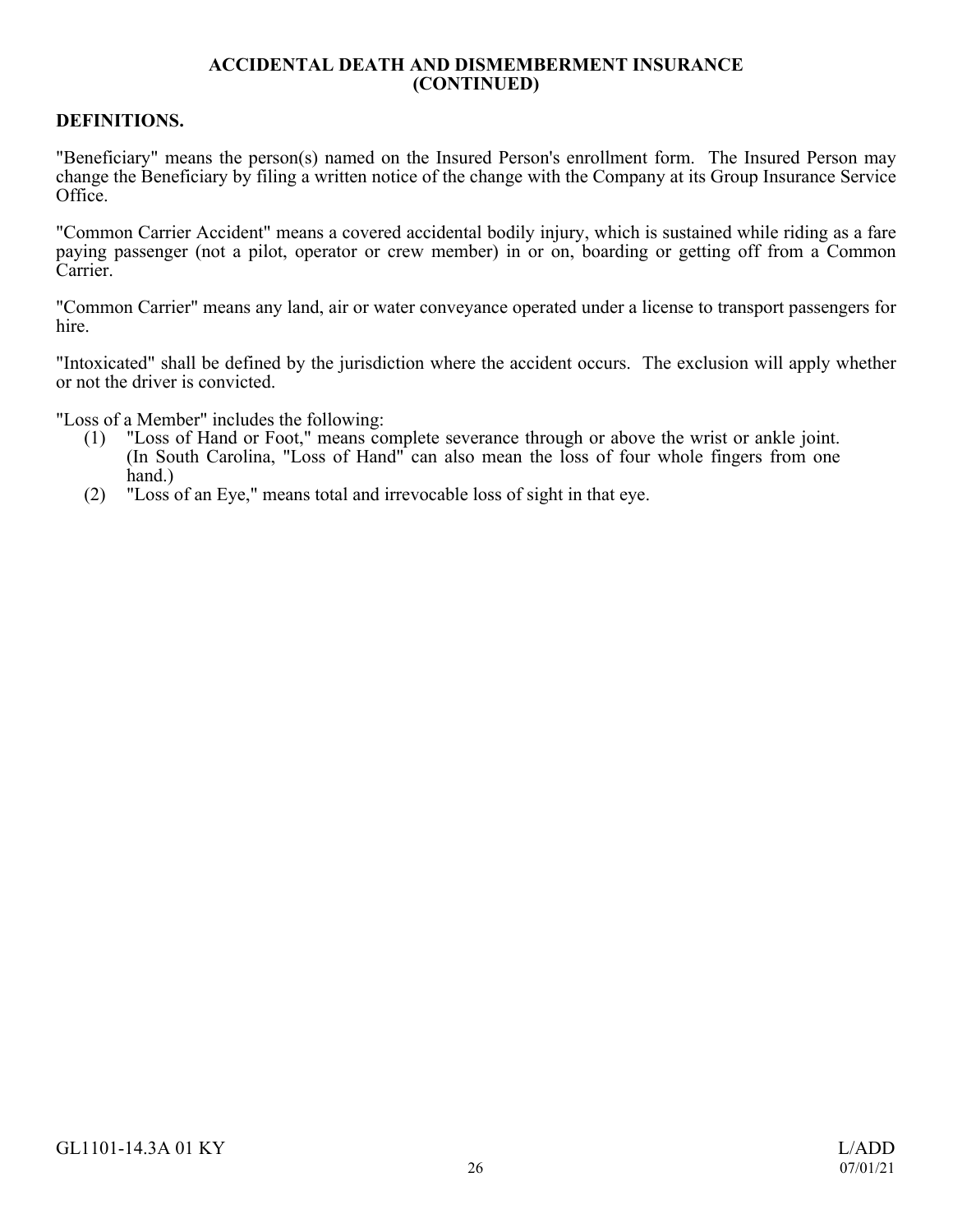# **SAFE DRIVER BENEFIT**

<span id="page-26-0"></span>BENEFIT. If an Insured Person dies as a direct result of a covered auto accident, for which Accidental Death and Dismemberment Benefits are payable; then:

- (1) an additional Seat Belt Benefit will be payable, if the Insured Person was wearing a properly fastened seat belt at the time of the accident; and
- (2) an additional Air Bag Benefit will be payable, if the auto was equipped with air bag(s).

The Seat Belt Benefit equals \$10,000 or 10% of the Principal Sum, whichever is less; and the Air Bag Benefit equals \$10,000 or 10% of the Principal Sum, whichever is less. The Seat Belt Benefit and the Air Bag Benefit will not be less than \$1,000 per Insured Person. The Principal Sum is the amount payable because of the Insured Person's accidental death.

A copy of the police report must be submitted with the claim. The position of the seat belt or presence of an air bag must be certified by:

- (1) the official accident report; or
- $(2)$  the coroner, traffic officer or other investigating officer.

Upon receipt of satisfactory written proof, the additional benefit will be paid in accord with the Beneficiary section.

DEFINITIONS. As used in this provision:

"Auto" means a 4-wheel passenger car, station wagon, jeep, pick-up truck or van-type car. It must be licensed for use on public highways. It includes a car owned or leased by the Group Policyholder.

"Intoxicated," "Impaired," or "Under the Influence of Drugs" shall be defined as by the jurisdiction where the accident occurs.

"Seat Belt" means a properly installed:

- (1) seat belt or lap and shoulder restraint; or
- (2) other restraint approved by the National Highway Traffic Safety Administration.

LIMITATIONS. Safe Driver Benefits will not be paid if:

- (1) the Accidental Death and Dismemberment Benefits is not paid under this Policy for the Insured Person's death; or
- (2) at the time of the accident, the Insured Person or any other person who was driving the auto in which the Insured Person was traveling:
	- (a) was driving without a valid drivers' license;
	- (b) was driving in excess of the legal speed limit; or
	- (c) was driving while intoxicated, impaired, or under the influence of drugs (except for drugs taken as prescribed by a Physician for the driver's use).

The above limitations will apply, whether or not the driver is convicted.